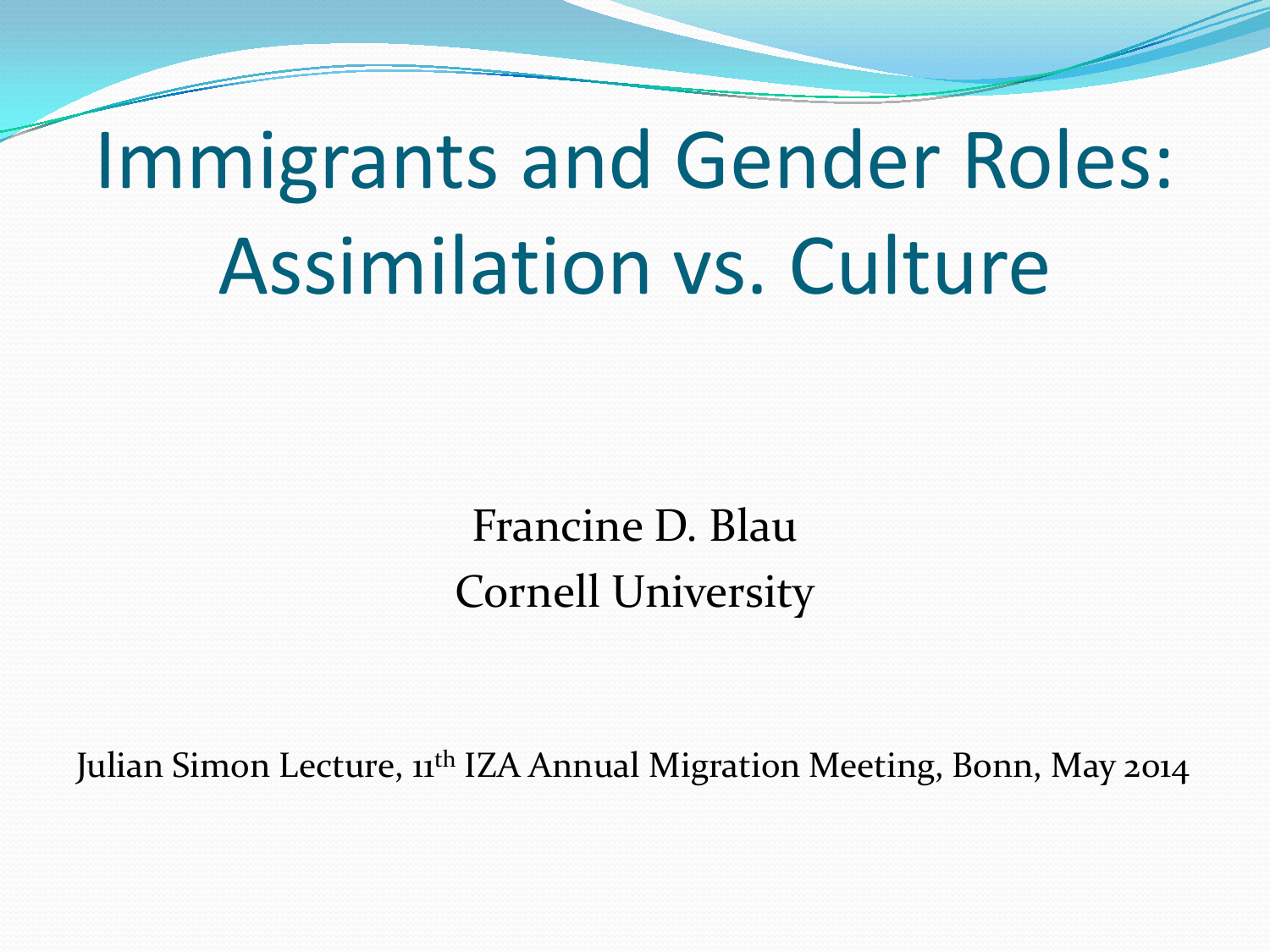### Julian Simon (1932-1998)



#### "**Optimistic Economist"**

*New York Times (Feb 12, 1998)*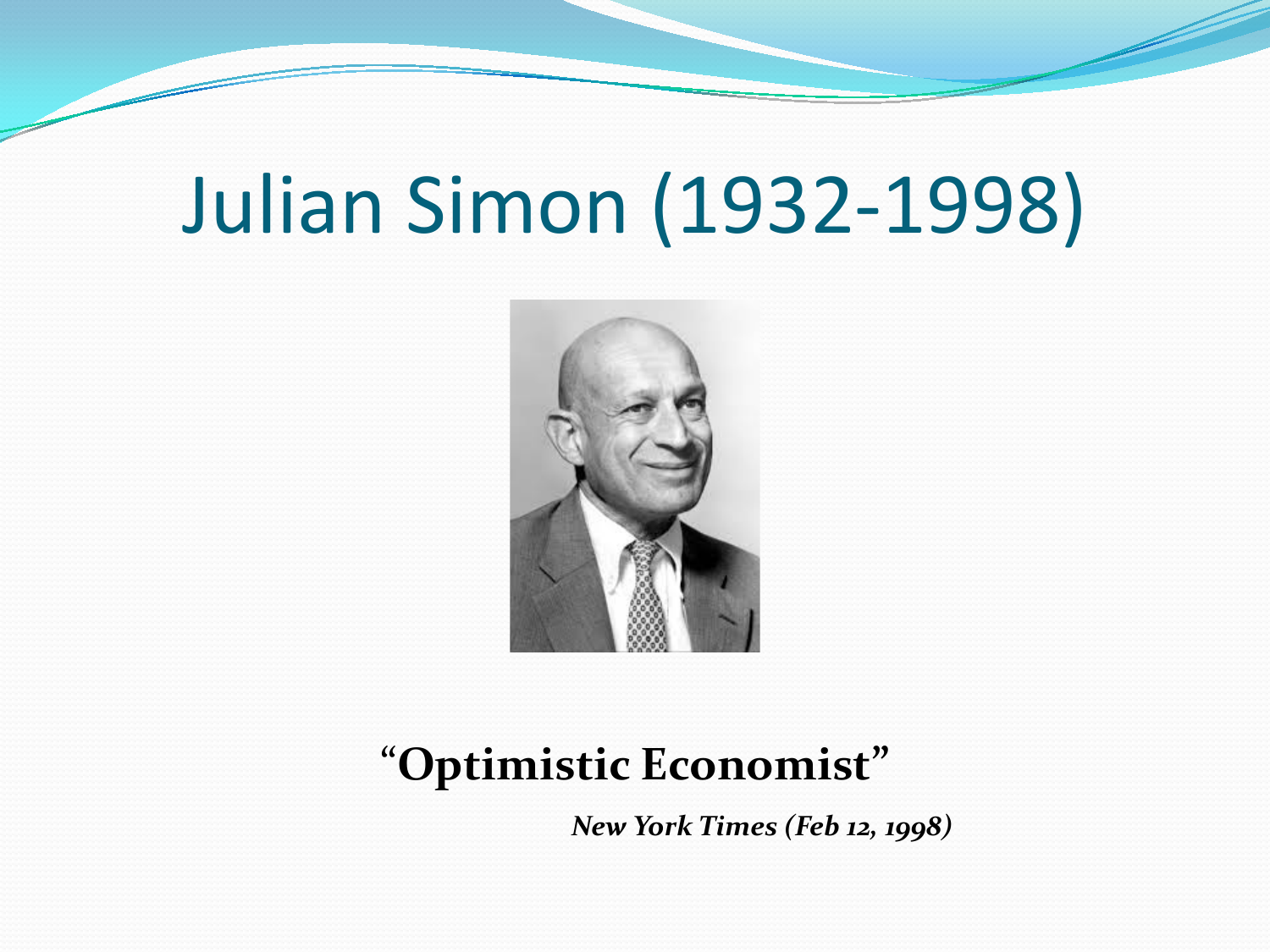- "The essence of Mr. Simon's view of man and the future is contained in two predictions for the next century and any century thereafter…in ''The State of Humanity,'' (Cato Institute)."
	- ''First, humanity's condition will improve in just about every material way.
	- Second, humans will continue to sit around complaining about everything getting worse."

*--New York Times (Feb 12, 1998)*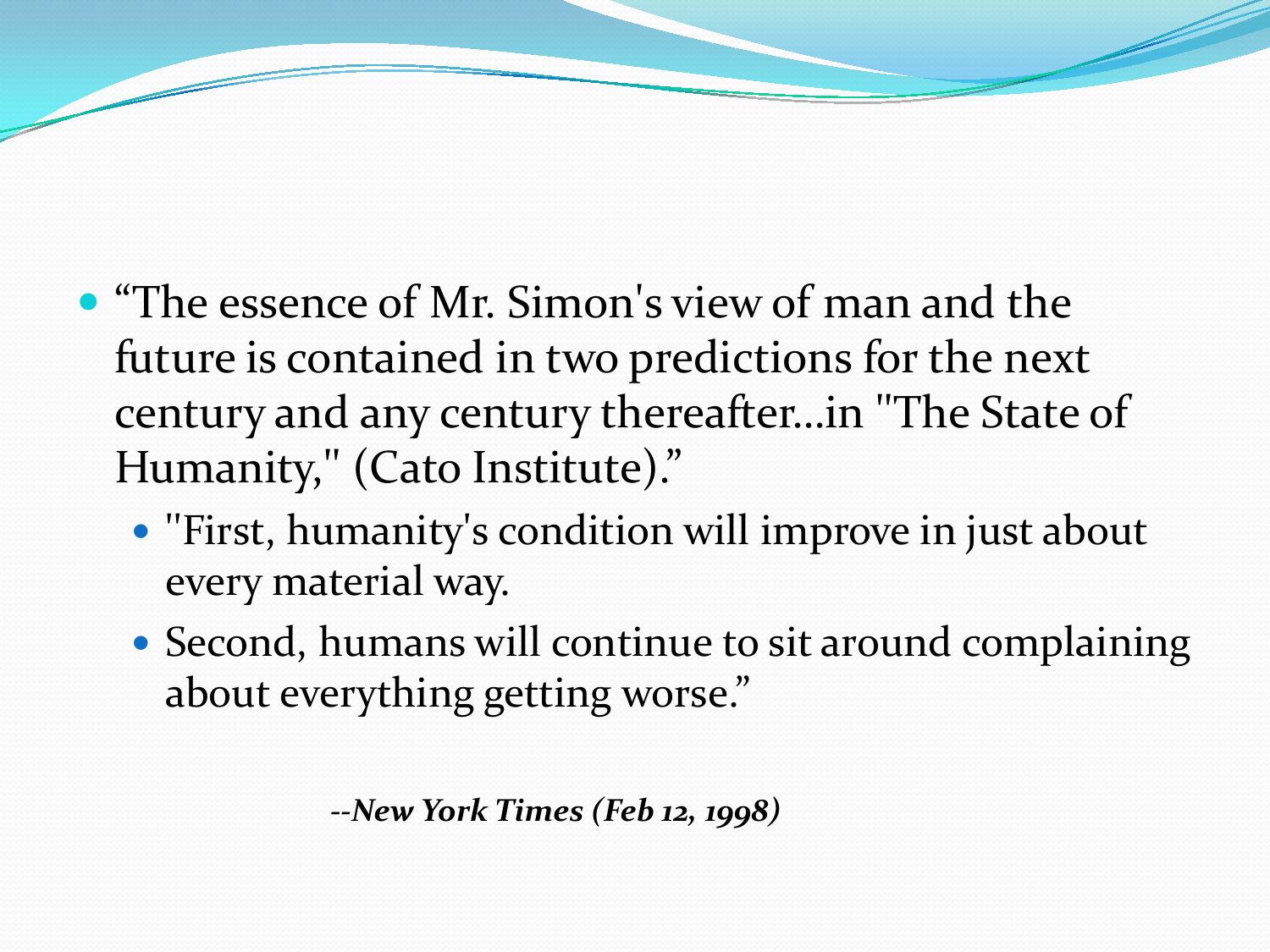#### **Overview**

- I examine the relationship between gender roles in immigrant source countries and immigrant and second generation behavior here in the US
- **Highlight Assimilation vs. Culture**
- Draw on:
	- Immigrants: Blau, Kahn, and Papps (2011); and Blau and Kahn (2013)
	- Across generations (Blau, Kahn, Liu, and Papps 2013)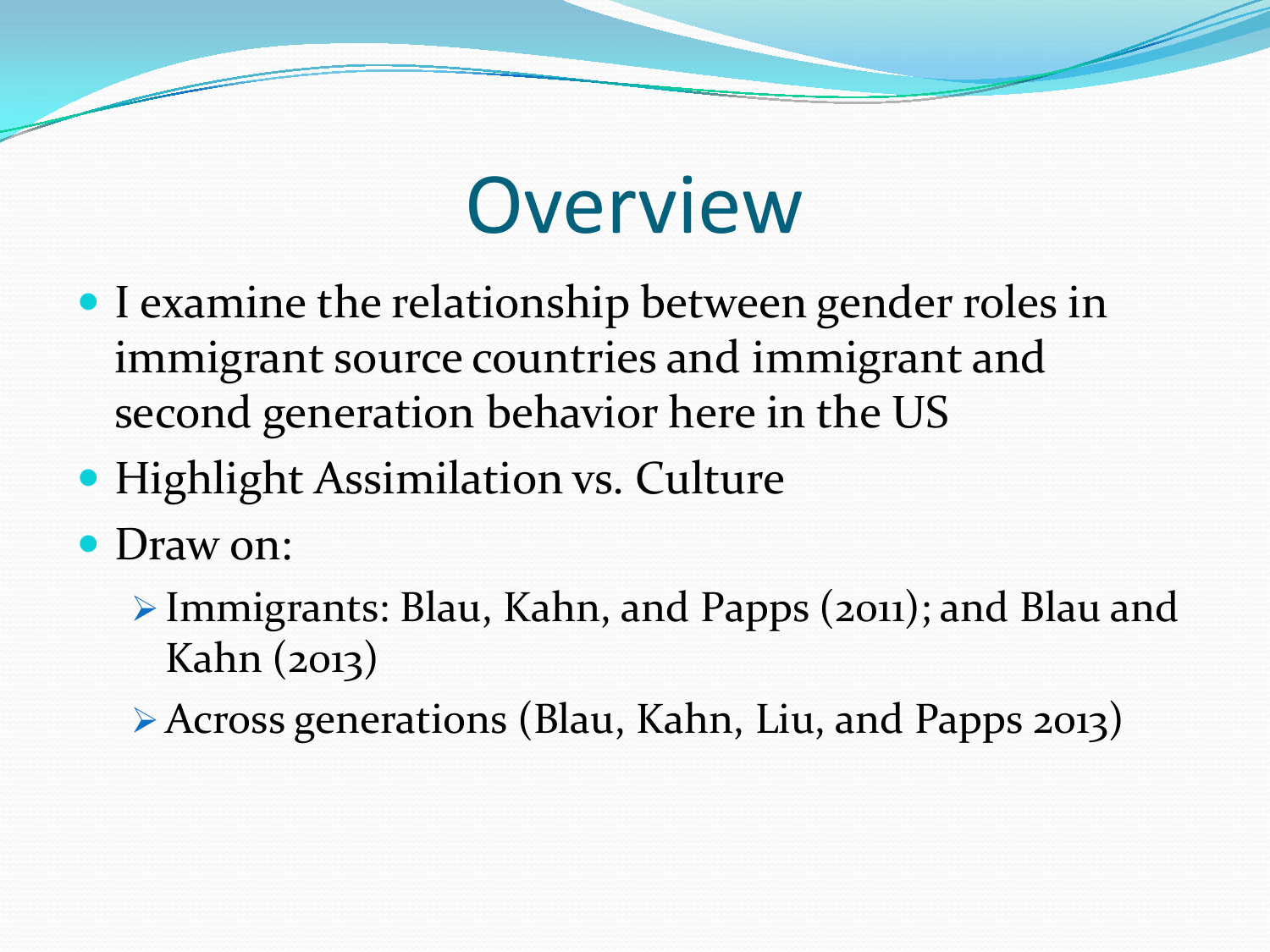# Context and Motivation: Immigration

- Increase in immigration
	- $\triangleright$  Foreign-born share: 4.8% (1970) => 12.9% 2010
- Shift in source countries
	- 70.4% from Europe or North America (1970)
	- ▶ 81.3% from Asia or Latin America (2010)
- Between 1990 and 2008, the share of U.S. children who were immigrants or had an immigrant parent increased from 13 to 23 percent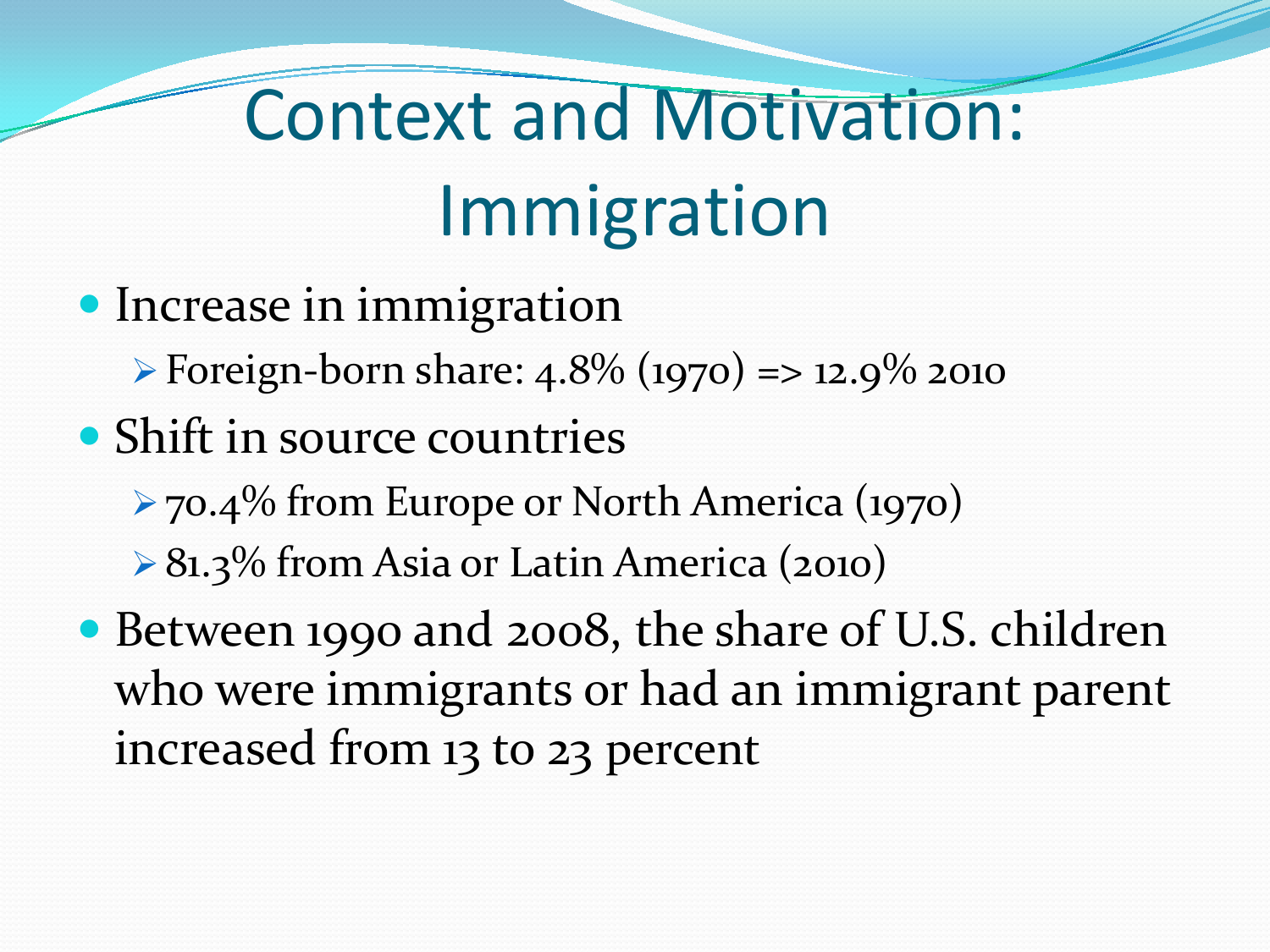## Context and Motivation: Immigration

- Immigrants now come from countries with a more traditional gender division of labor than before
	- Lower female labor force participation rates
	- Higher birthrates
- Mirroring this, there is a growing gap between the labor supply of native and immigrant women since 1980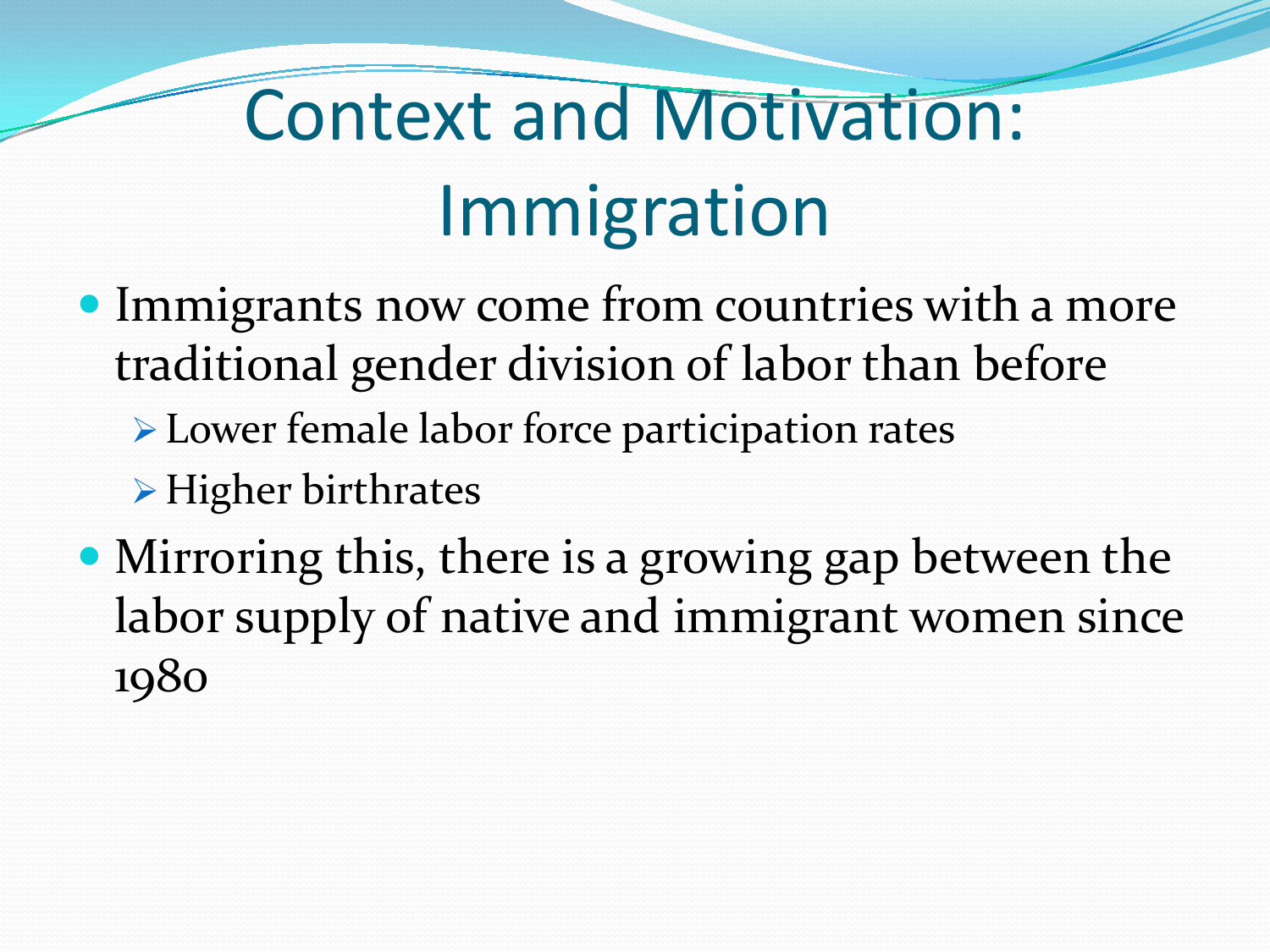#### **Questions**

- Are immigrant-native differences related to source country characteristics?
- What happens to the time pattern of this gap—do immigrant women assimilate?
- Do immigrant generation differences carry over to the second generation, or do second generation women fully assimilate to native labor supply levels?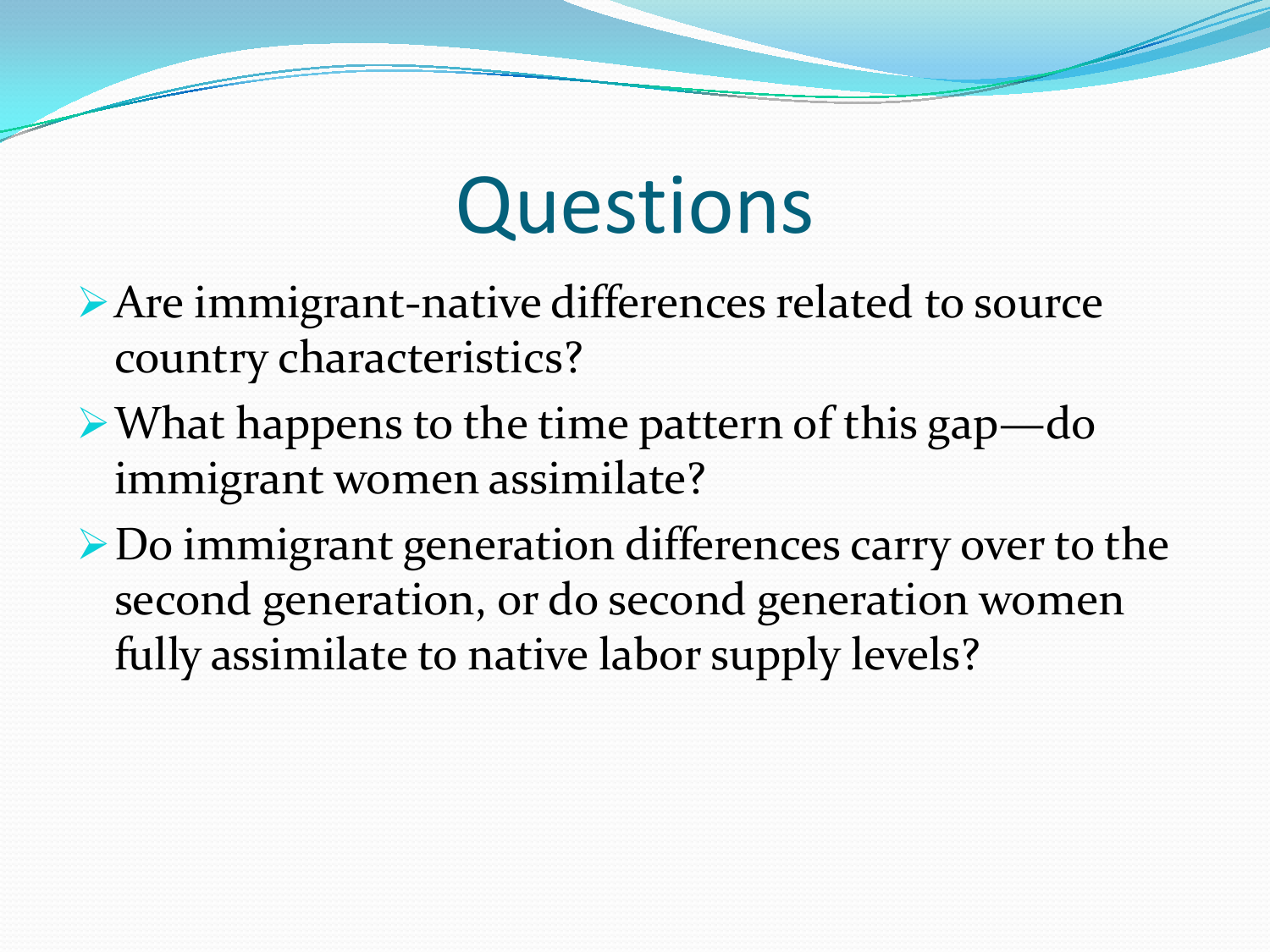## Context and Motivation: the Role of Culture

- *culture* = the impact of preferences and beliefs developed in a different time or place on current economic behavior (Fernández 2008)
- Growing area of research in economics
- Gives insight into the formation of tastes and preferences—gets inside the "black box"
- Also interest in the role of ethnic or *social capital*  in affecting worker skills (Borjas 1992)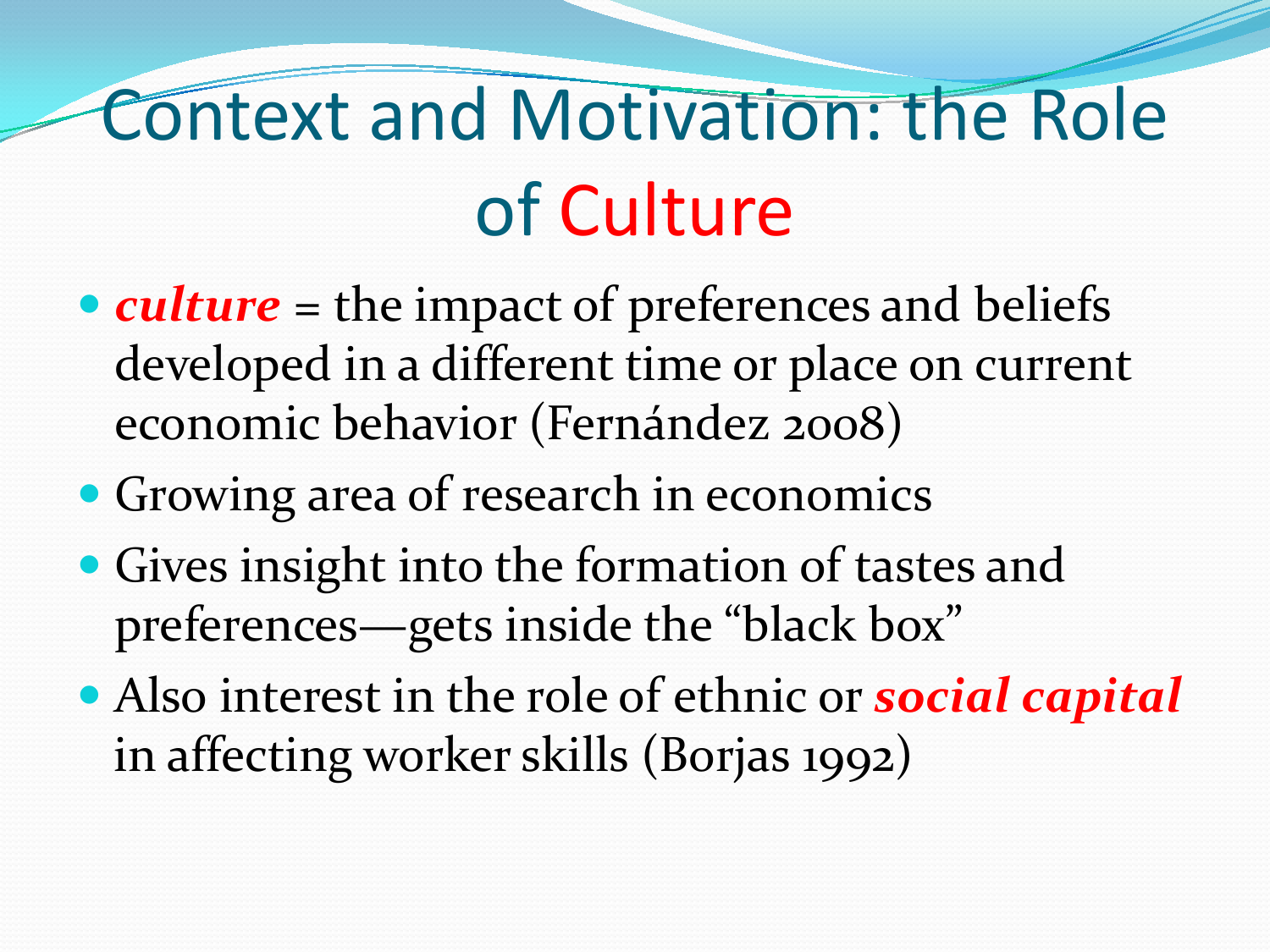# Context and Motivation: the Role of Culture

- Earlier work suggests a role of culture (source country characteristics) in the gender roles (labor supply and fertility) of
	- immigrants (Blau 1992; Antecol 2000)
	- Second generation (Fernández and Fogli 2009; Fernández and Fogli 2006)

= > looking at immigrant assimilation—over time in the US and across immigrant generations may be a useful way to study the long-term impact of cultural<br>factors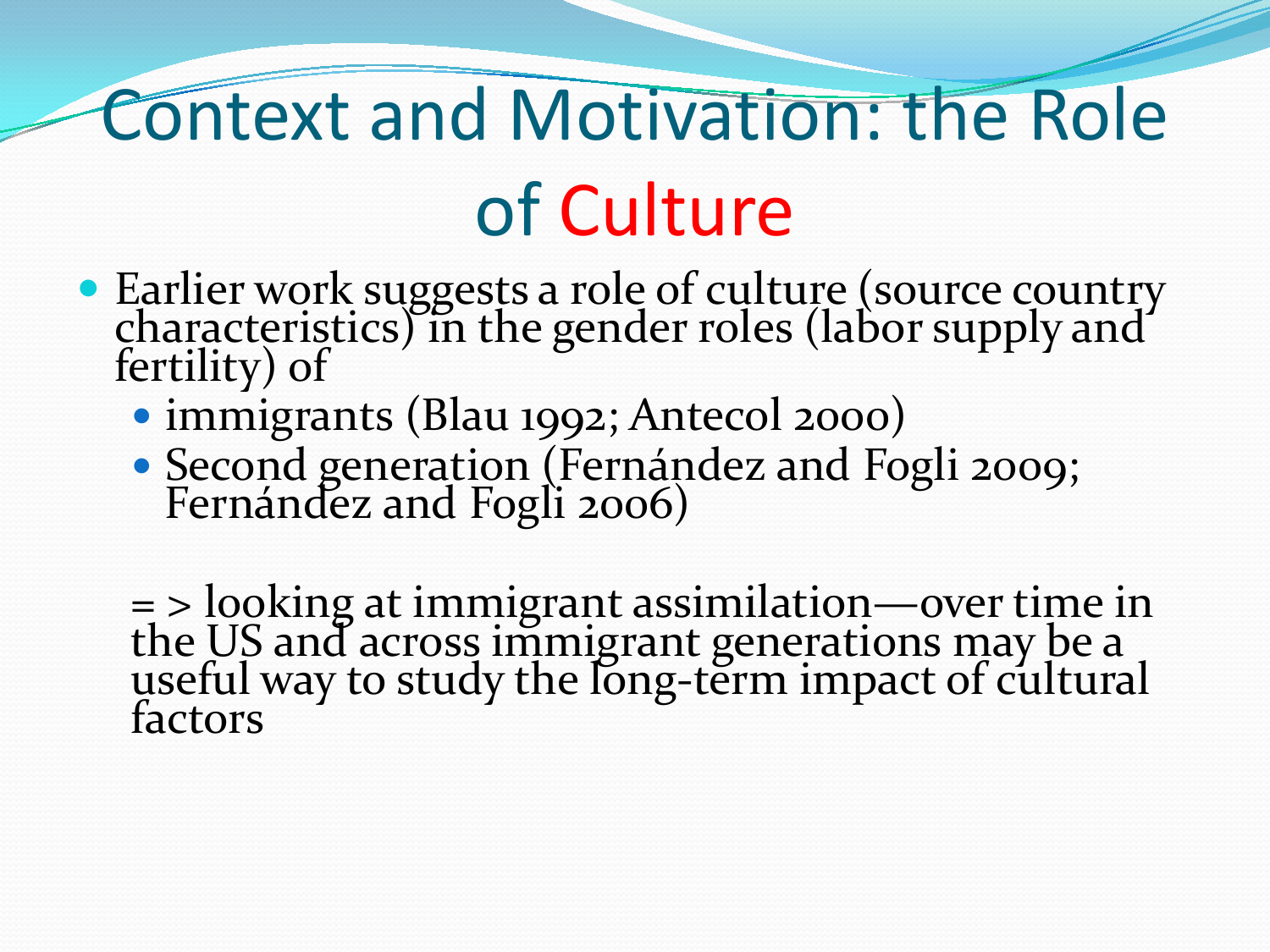#### The Immigrant Generation Blau, Kahn, and Papps (2011)

- The focus here is on the impact of traditional gender roles in immigrant source countries on the assimilation of married immigrant women's labor supply
	- Assimilation profile sheds light on what happens as women are exposed to US labor market conditions and social norms
	- Standard expectation—upward sloping due to disruption, job search, time need to accumulate country-specific human capital, etc.
	- Also, for married women: tied movers; visa problems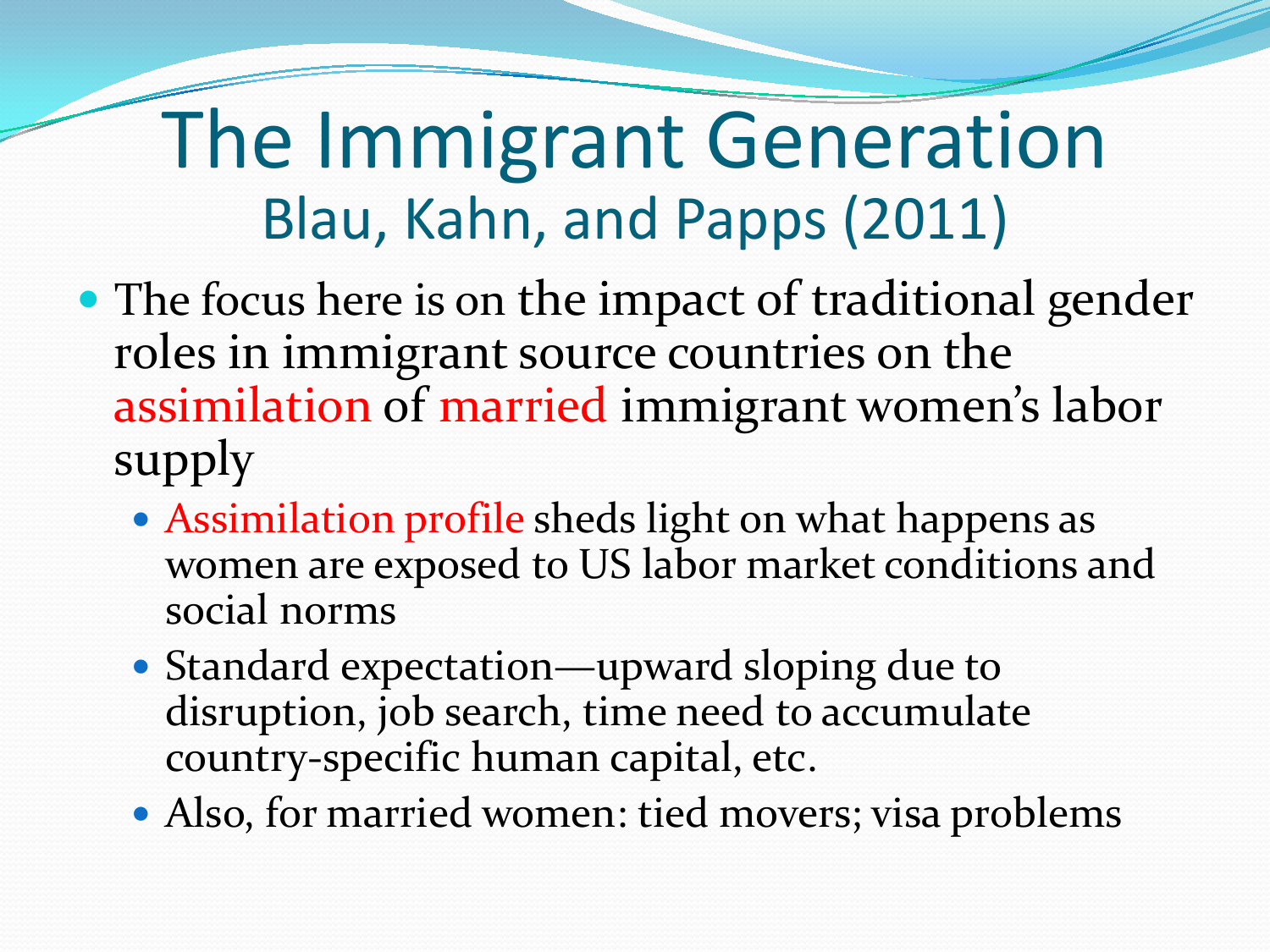- We ask if there are different assimilation patterns for immigrants from high or low female participation source countries
- Main findings:
	- Source country female participation rates do affect immigrant women's immigrant women's labor supply behavior in the US
	- These effects are persistent over time in the US
	- BUT there is considerable assimilation to US patterns for all groups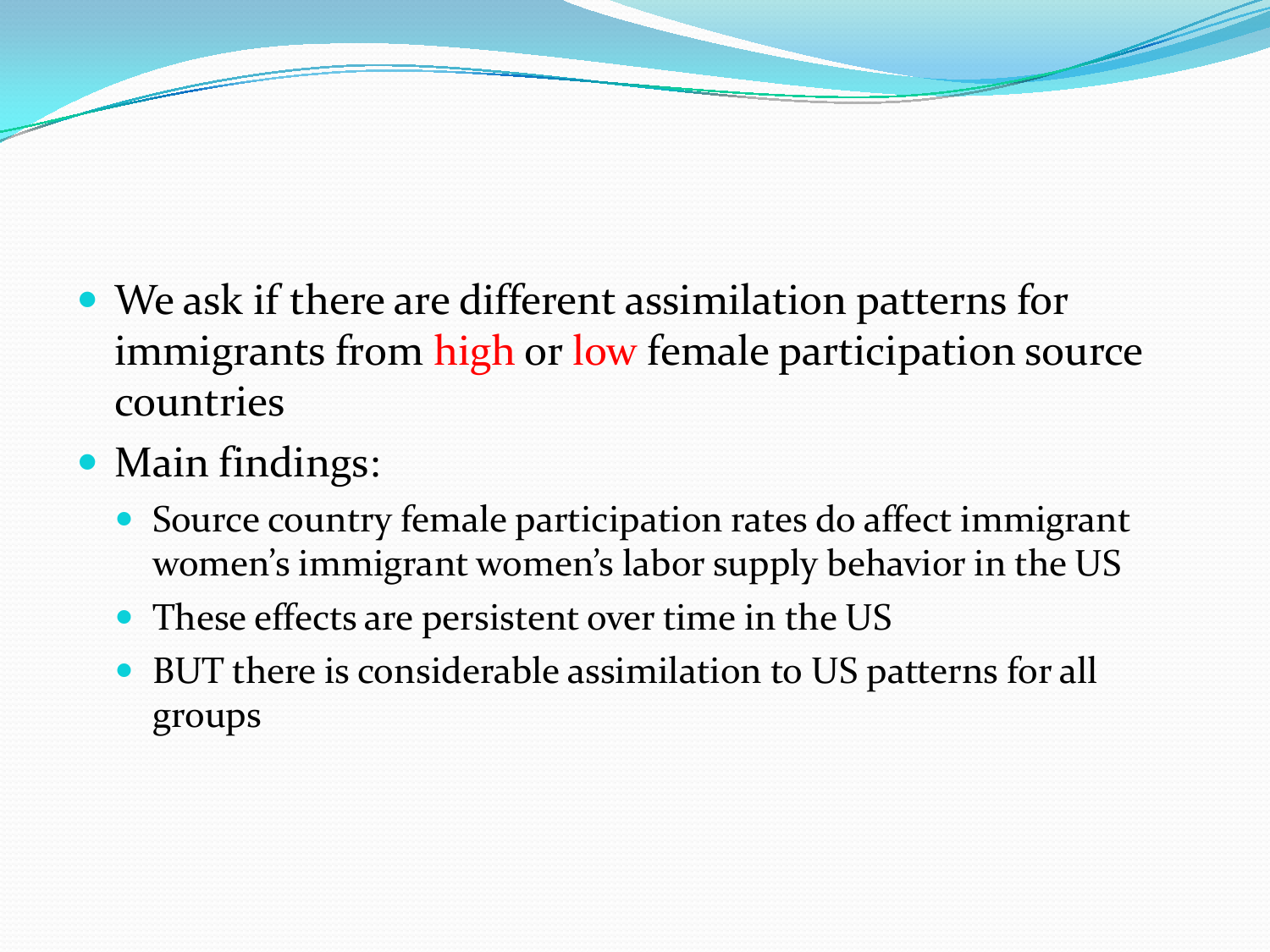#### Annual Work Hours, Women

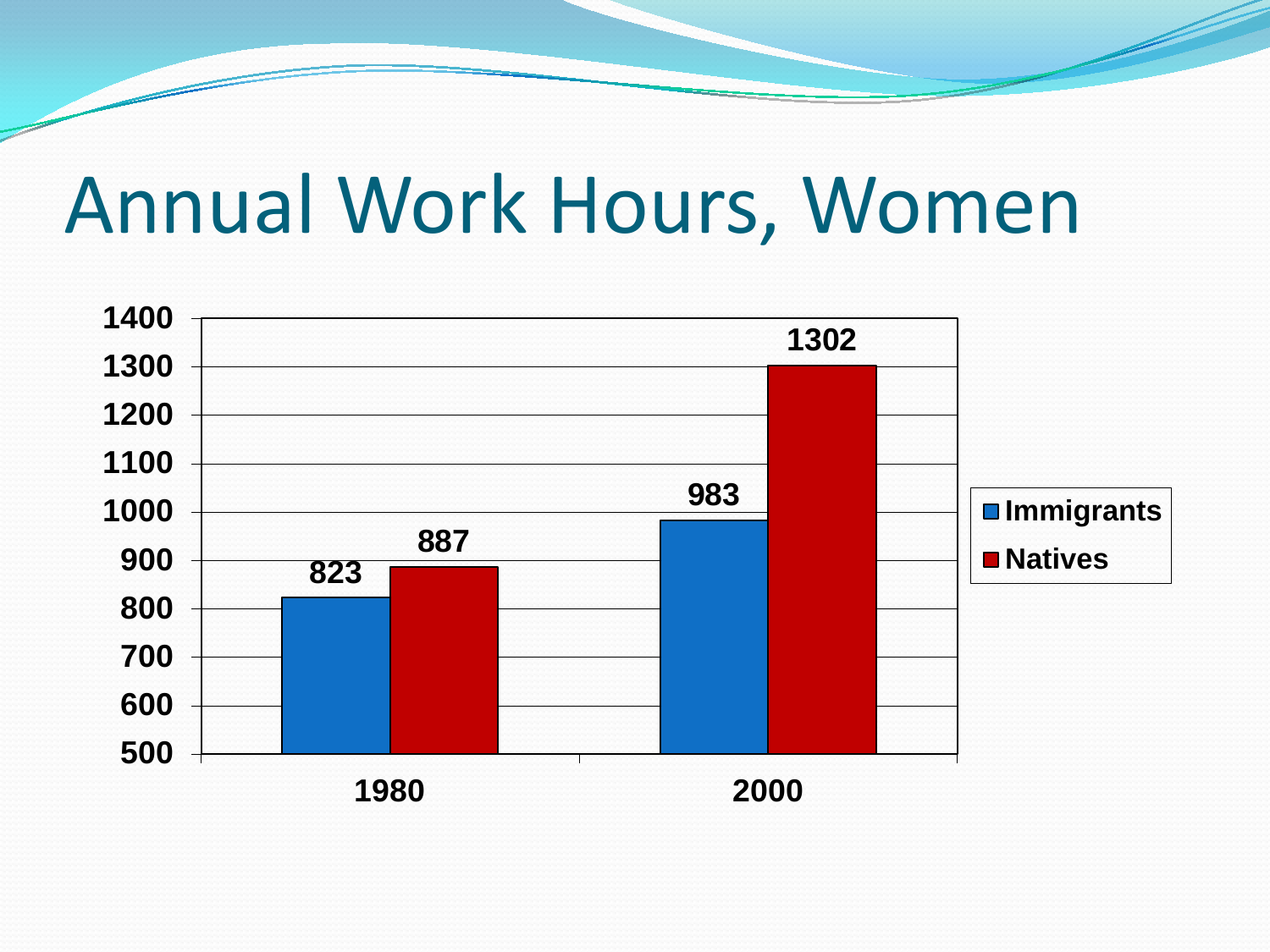#### Annual Work Hours, Men

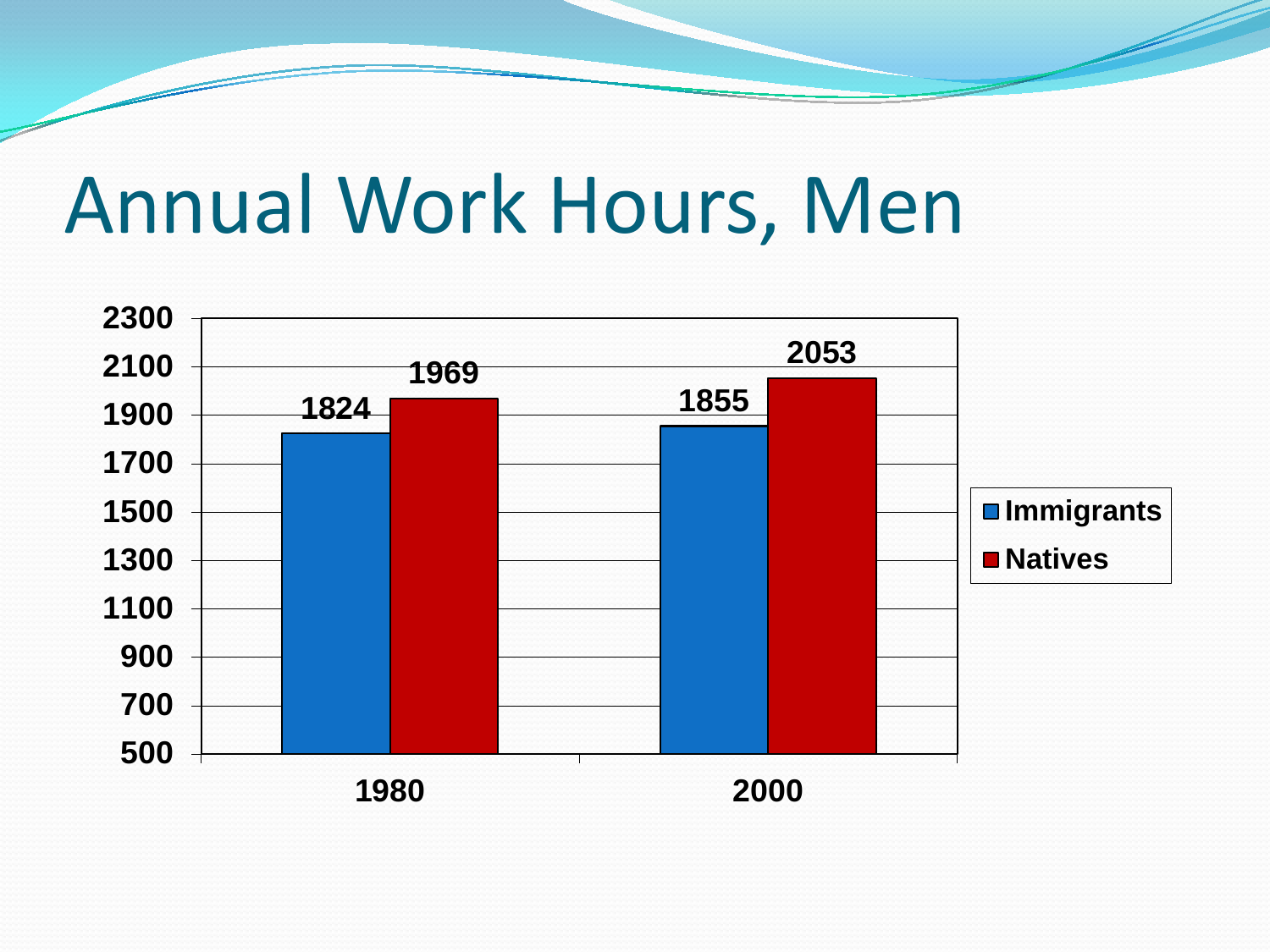Do source country vs US characteristics show a similar growing labor supply gap?

 Compare source country and US characteristics at time of immigrant arrival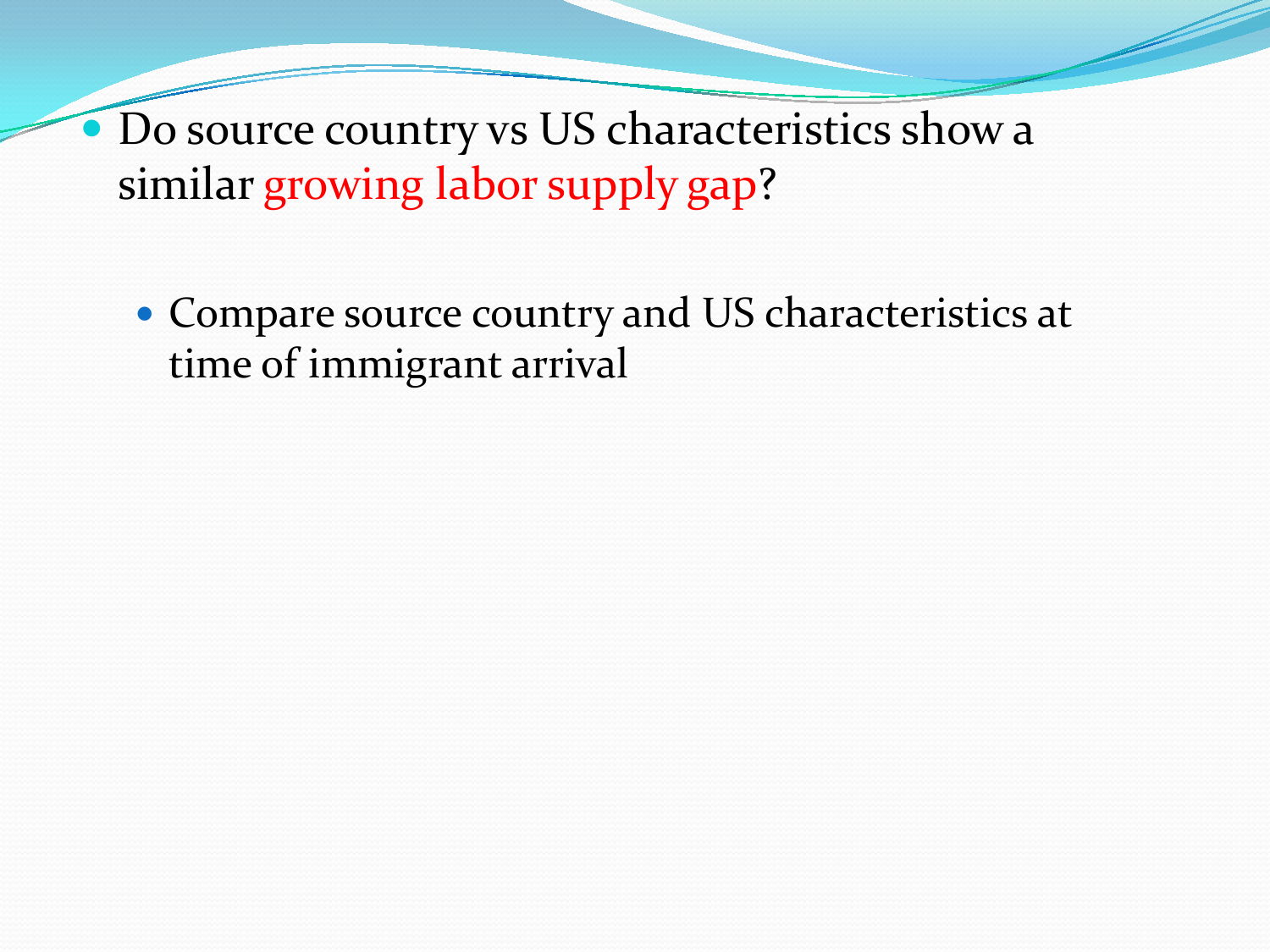#### Female Activity Rate Ratio F/M (%) (At Immigrant Arrival)

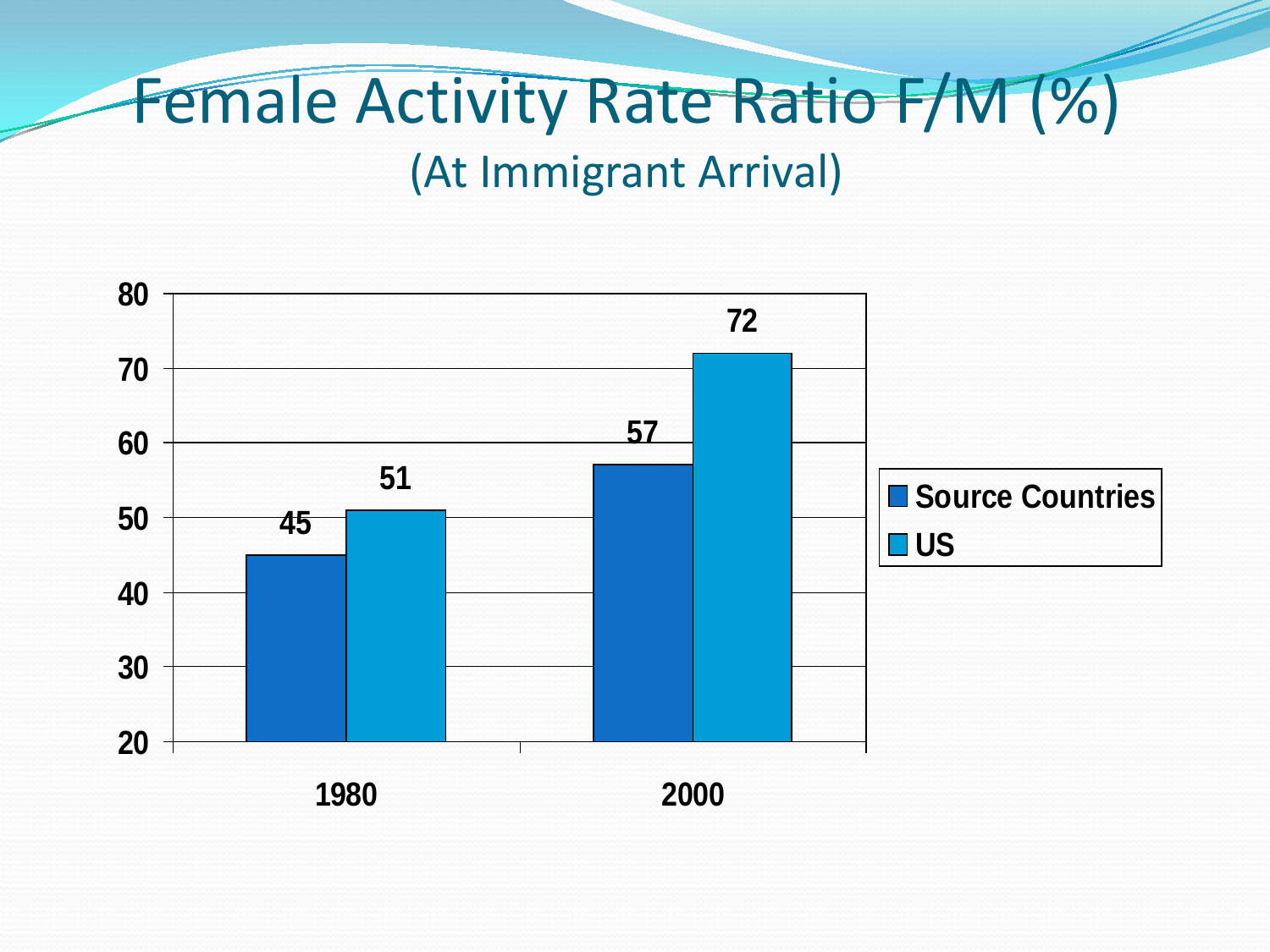### Data and Estimation

- Pool the sample across three Census years (1980, 1990, 2000)
- Allows us to follow immigrant cohorts over time and estimate assimilation effects (Borjas 1985)
- Merge in source country data based on country of origin and date of arrival (based on cross-country, time series data set we assembled)
- Focus on adult immigrants
- Control for other factors that might influence labor supply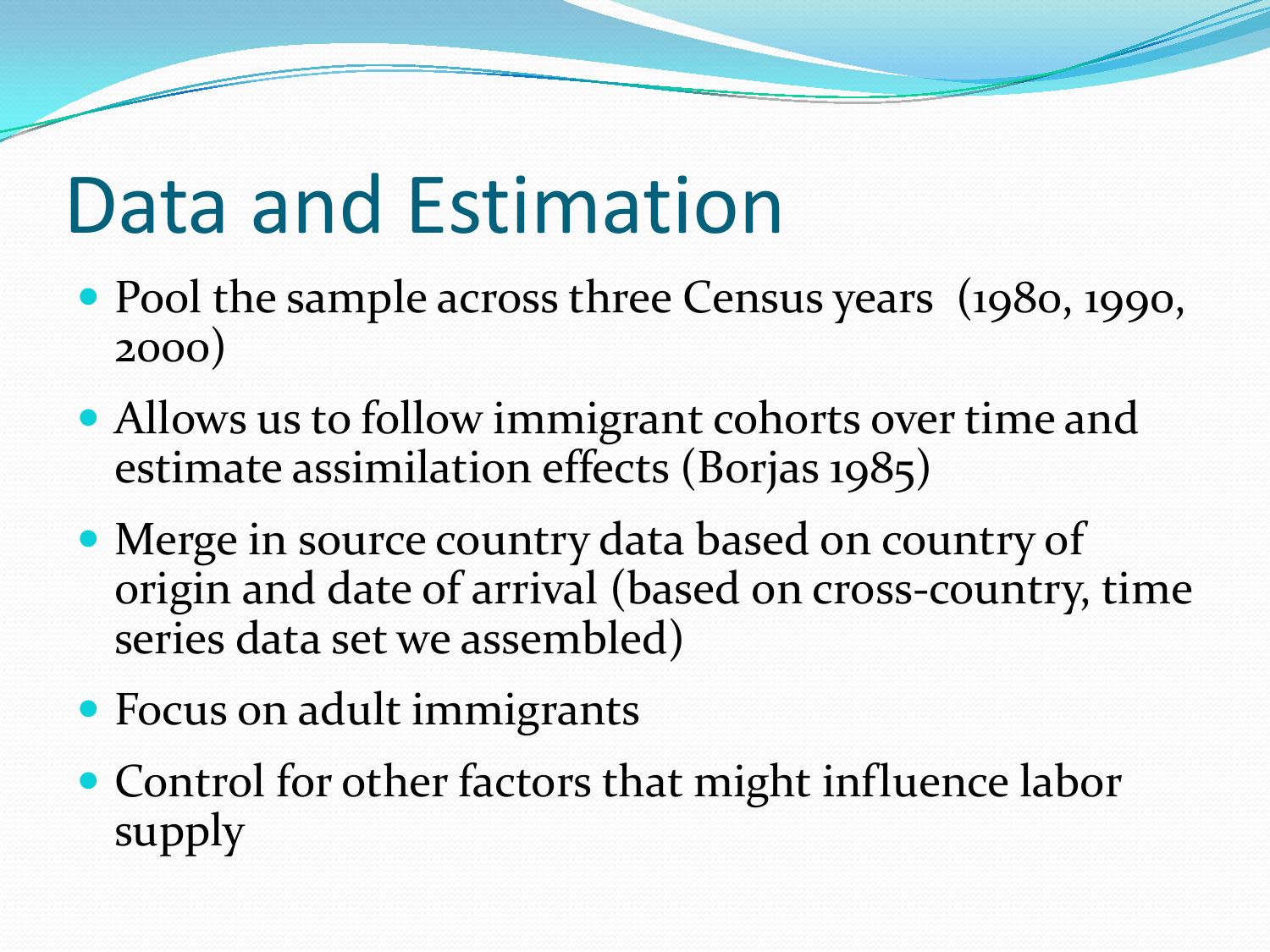#### Controls for Source Country

#### Characteristics:

- **Female Activity Rate/Male Activity Rate**
- Completed Fertility
- GDP per capita
- Refugee Percentage
- English-speaking country
- English an official language
- Gender-specific primary and secondary school enrollment rates
- **Distance to the United States**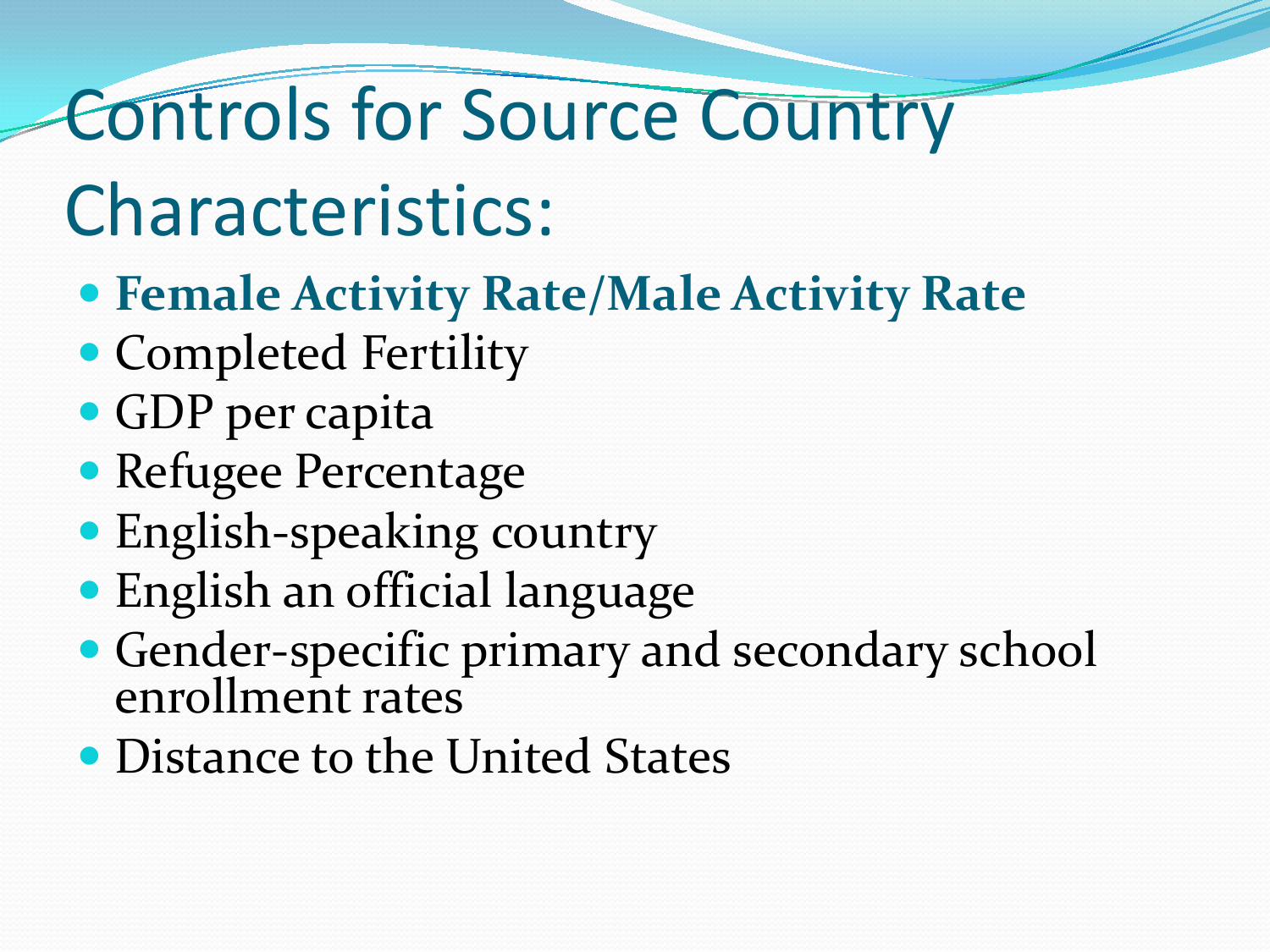# Controls for Individual Characteristics:

- Woman and spouse:
	- age, age squared,
	- education dummies,
	- race/Hispanic origin dummies,
	- ysm-education dummies;
	- Census region dummies, state dummies for largest immigrant states (CA, NY, FL, IL, NJ, TX)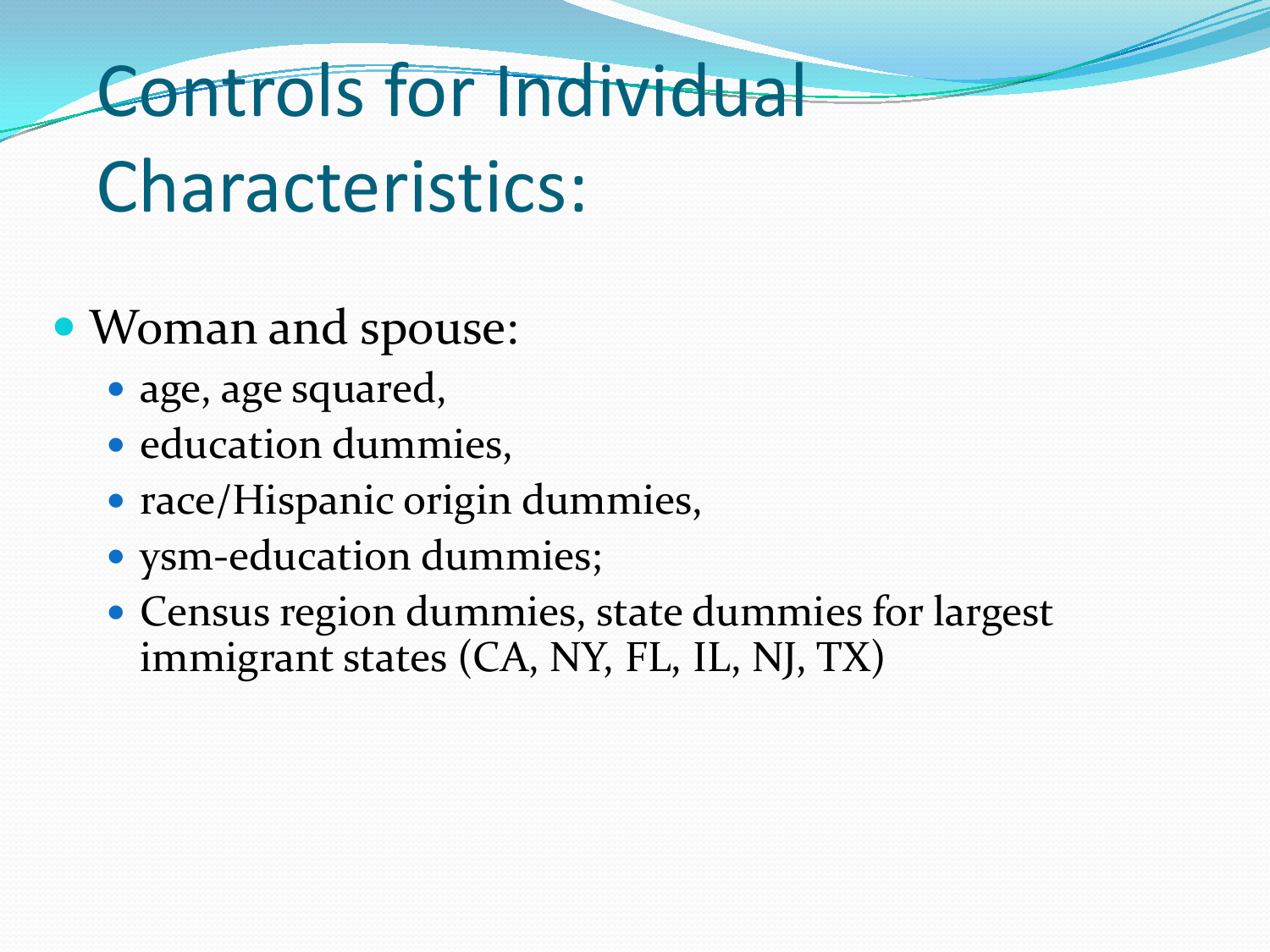**Annual Work Hours, Married Immigrant Women (Relative to Natives)**

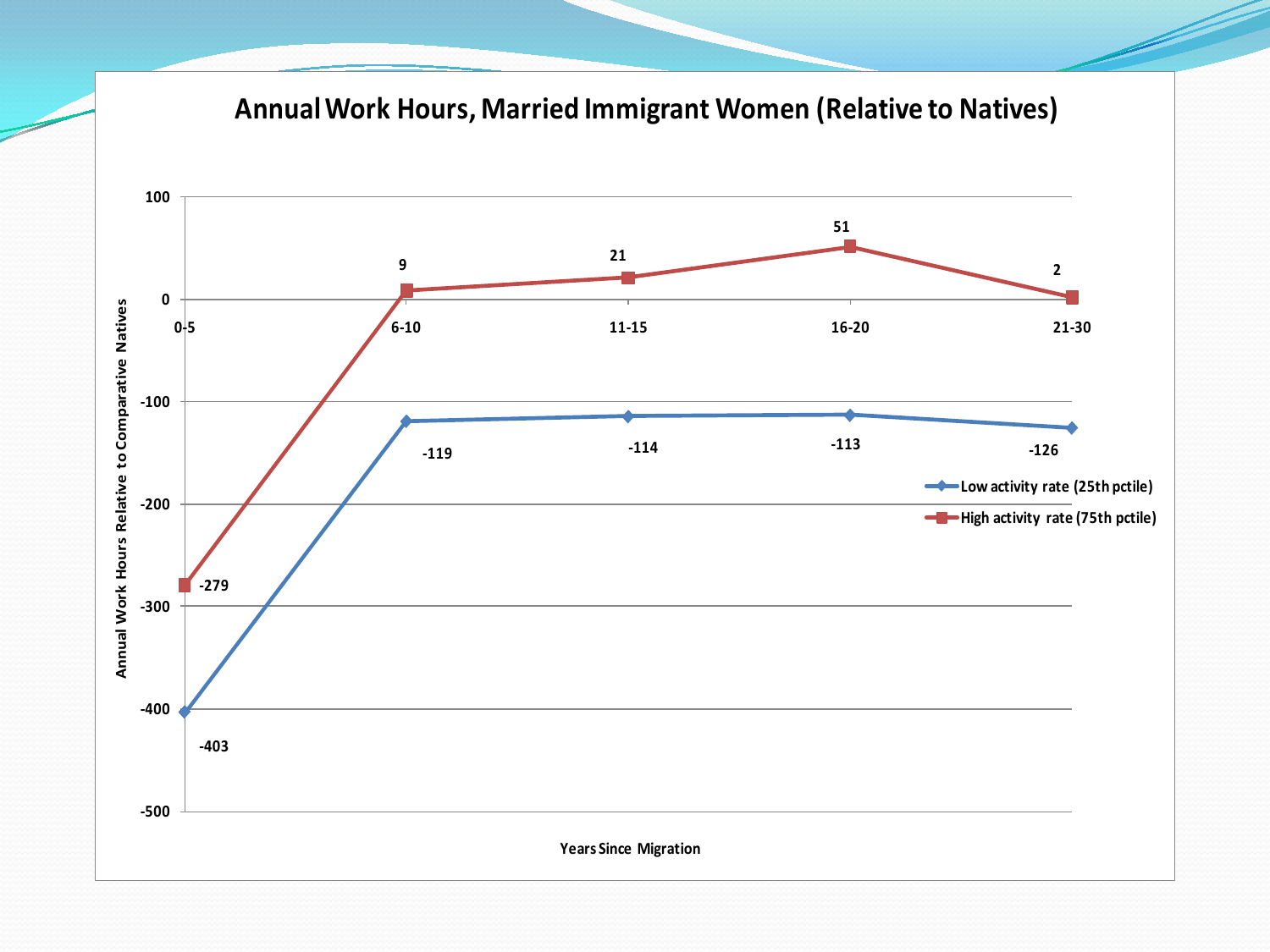- Evidence on the assimilation process—persistent effects suggest cultural factors important
- Examine the effect of female labor force participation in the source country on immigrant male labor supply in the US (falsification test)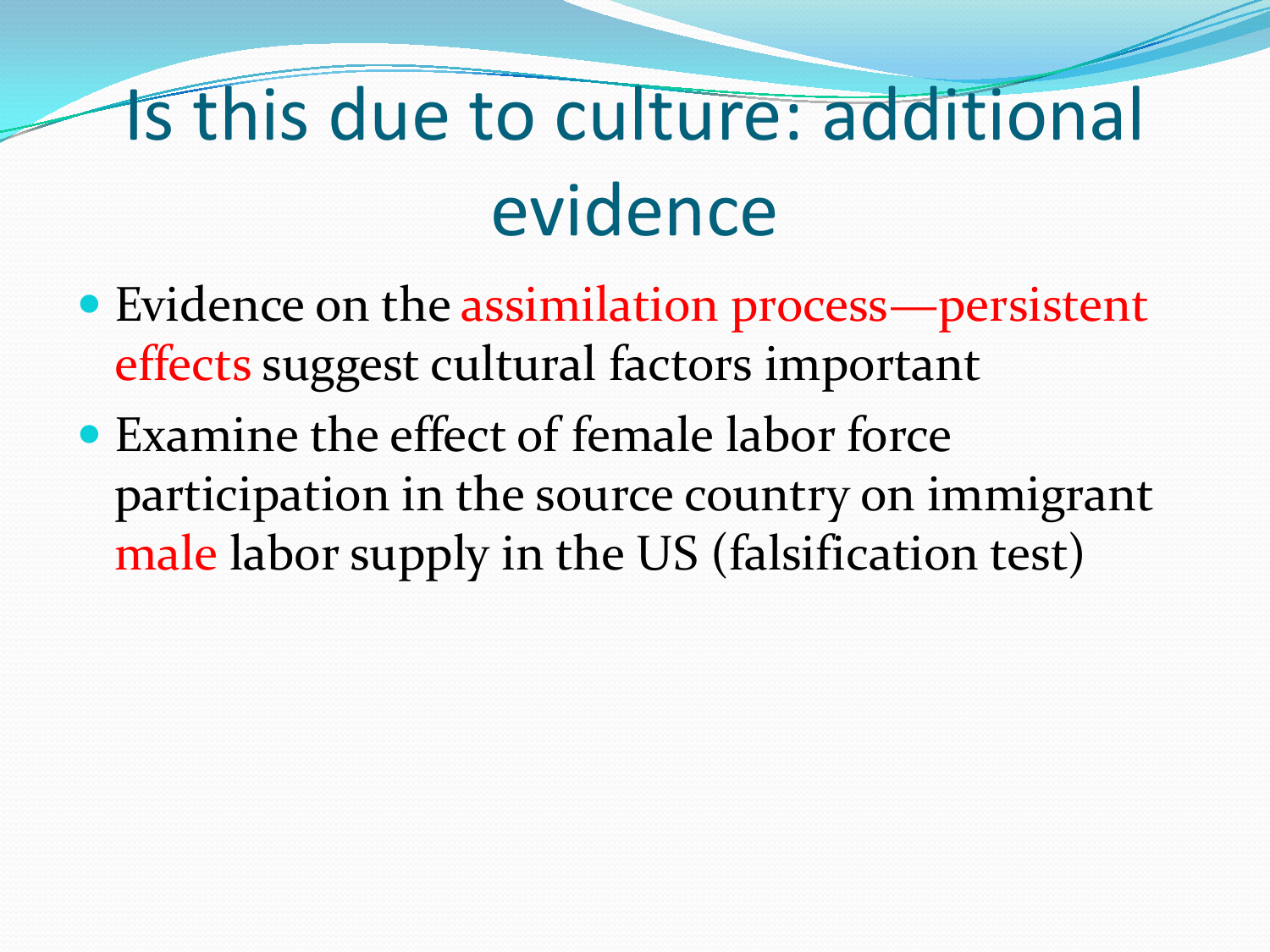**Annual Work Hours, Married Immigrant Men (Relative to Natives) 300 244 200 132** Annual Work Hours Relative to Comparable Natives **Annual Work Hours Relative to Comparable Natives 100 22 67 0 0-5 6-10 11-15 16-20 21-30 Low activity rate (25th pctile) -100 High activity rate (75th pctile) -200 -300 -380 -400 -500 Years Since Migration**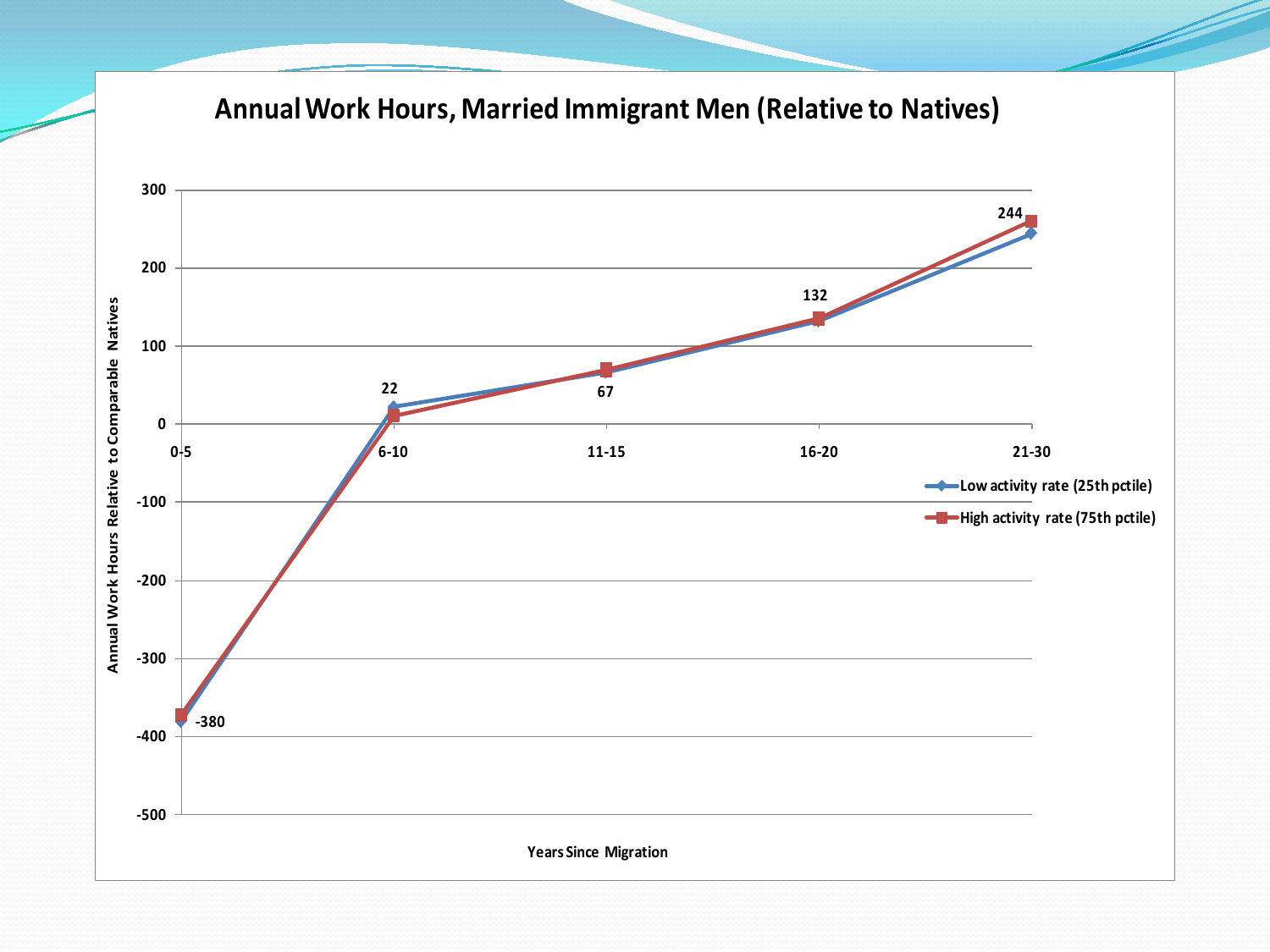- Investigate the impact of source country female participation of immigrant men on the labor supply behavior of their native-born wives
- Distinguish effects of wife's vs husband's source country characteristics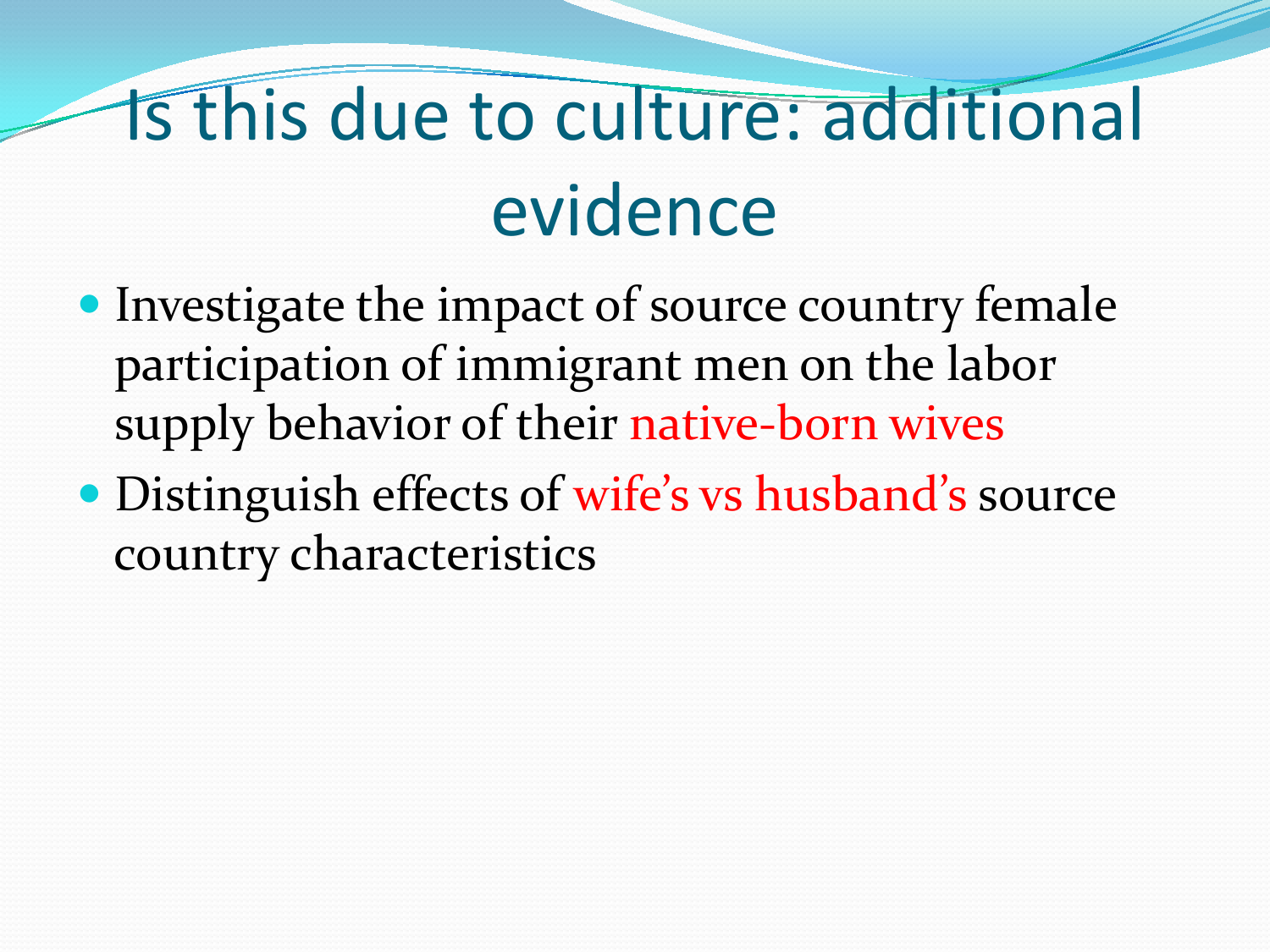#### Is this due to culture: additional evidence Blau and Kahn (2013)

- Use the New Immigrant Survey
- Address two additional questions
	- Is it culture or labor force experience prior to migration?
	- Is it culture or social capital?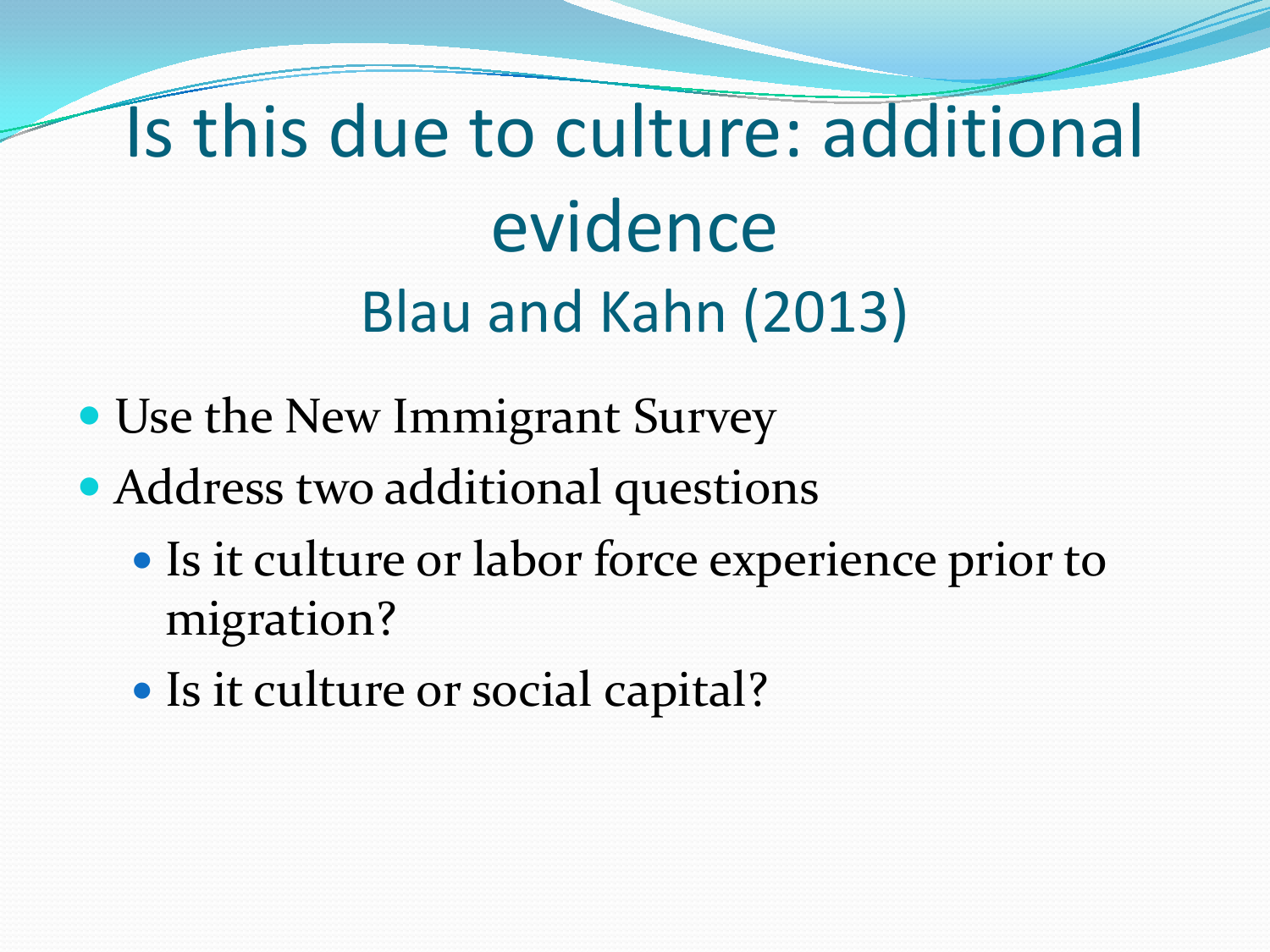- Is it culture or labor force experience *prior* to migration?
	- Labor force experience *prior* to migration does increase US labor supply
	- But even controlling for whether or not woman worked prior to immigration, virtually all (90%) of the effect of source country female participation rate remains
	- Own pre-migration labor supply and source country female participation rate negatively interact in affecting US labor supply and US wages: *source country environment and the individual's own work experience act as substitutes*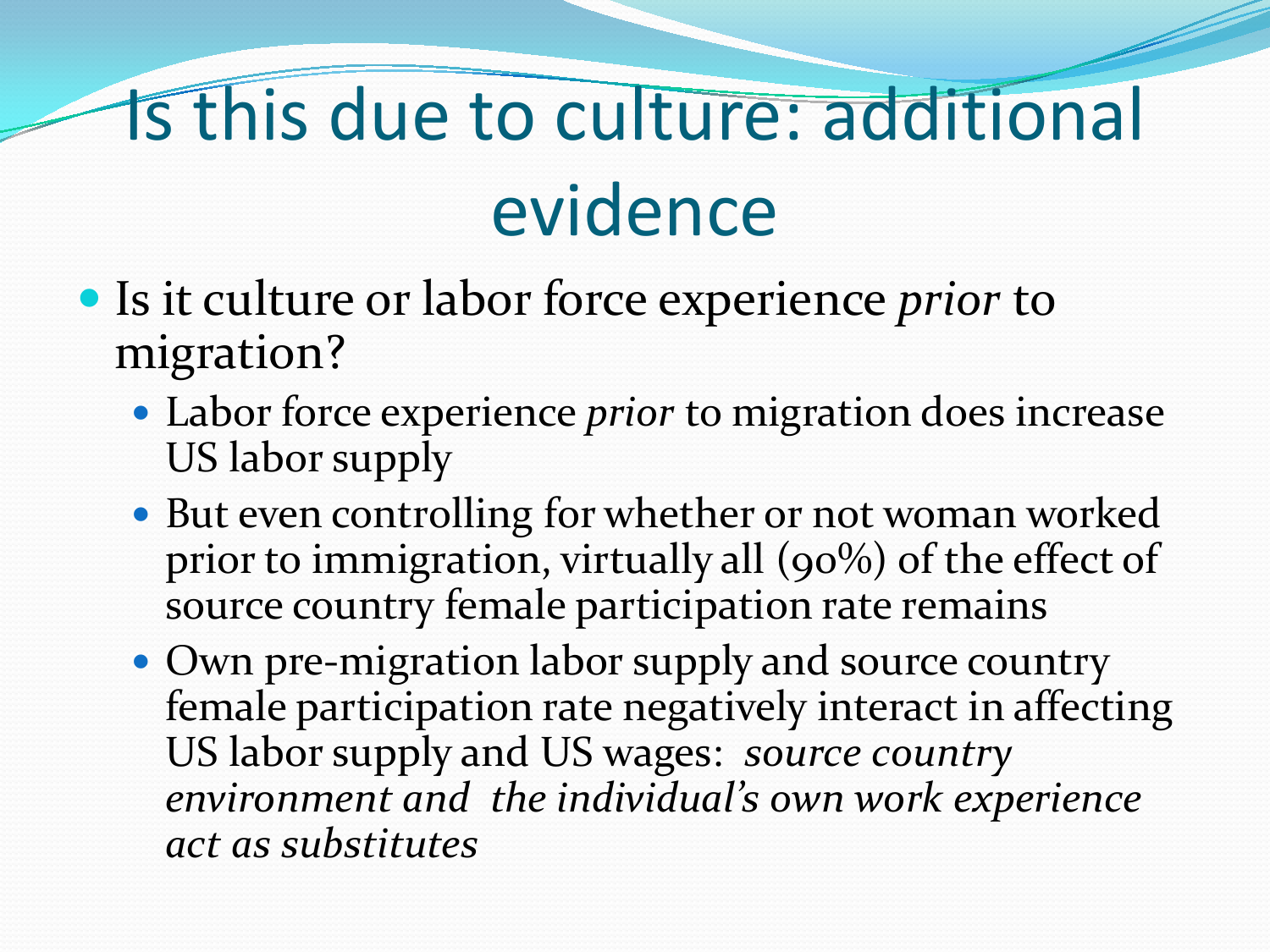- Is it culture or social capital?
	- **Social capital**: social interactions or community-level characteristics that *enhance skills and wages*; may take the form of role models, expectations, behavioral norms, and interpersonal networks (Dasgupta 2008, Borjas 1992, Coleman 1988, and Wilson 1987)
	- **Culture**: "systematic differences in *preferences and beliefs* across either socially or geographically differentiated groups" that affect behavior (Fernandez and Fogli 2009)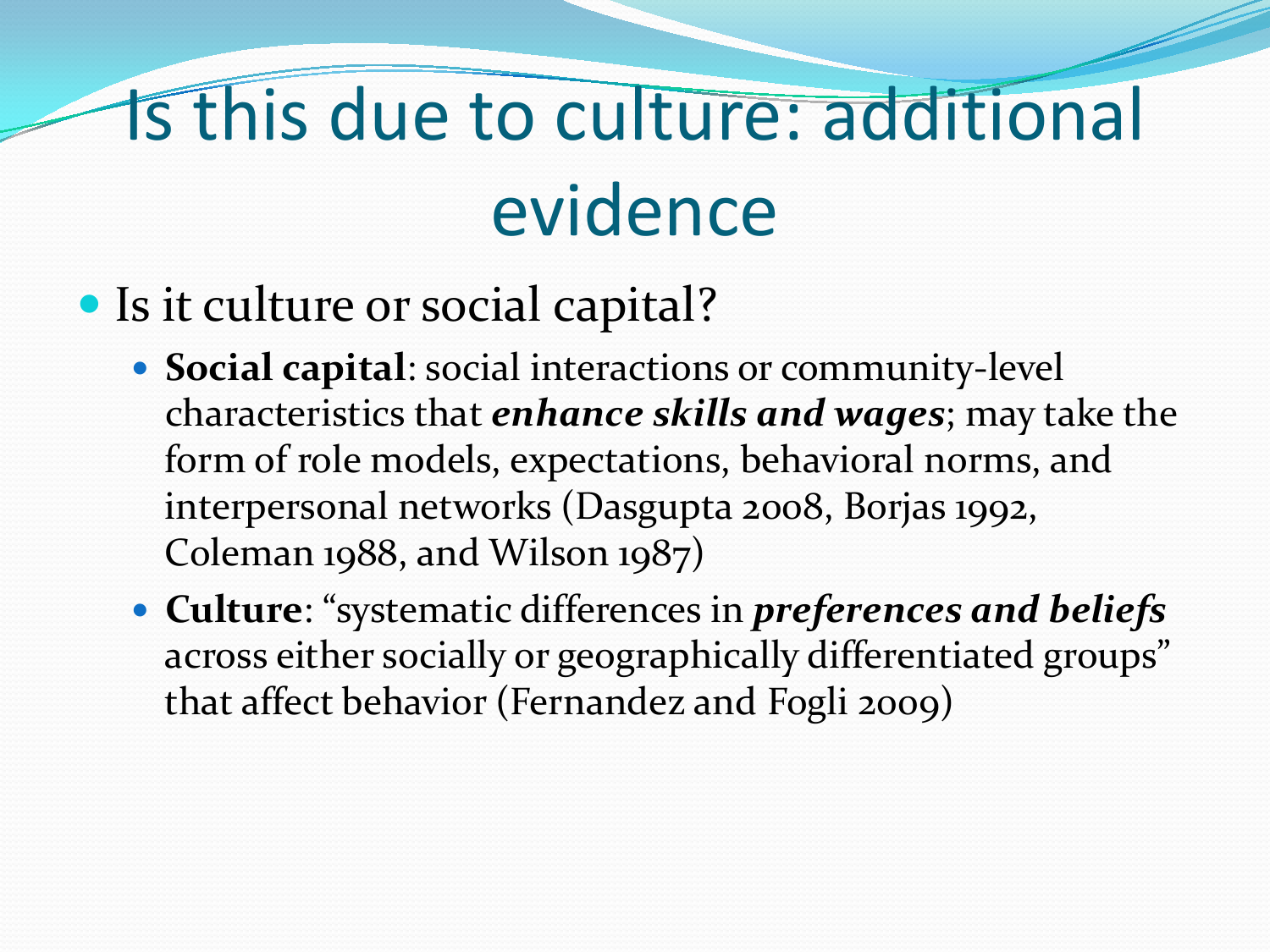- Our findings suggest that most (86-95%) of the effect of source country female labor supply on US labor supply operates through a shift in the labor supply function; the rest is due to wages
- Roughly correlate social capital with wage effects (Fernandez and Fogli 2009)

Culture is more important than social capital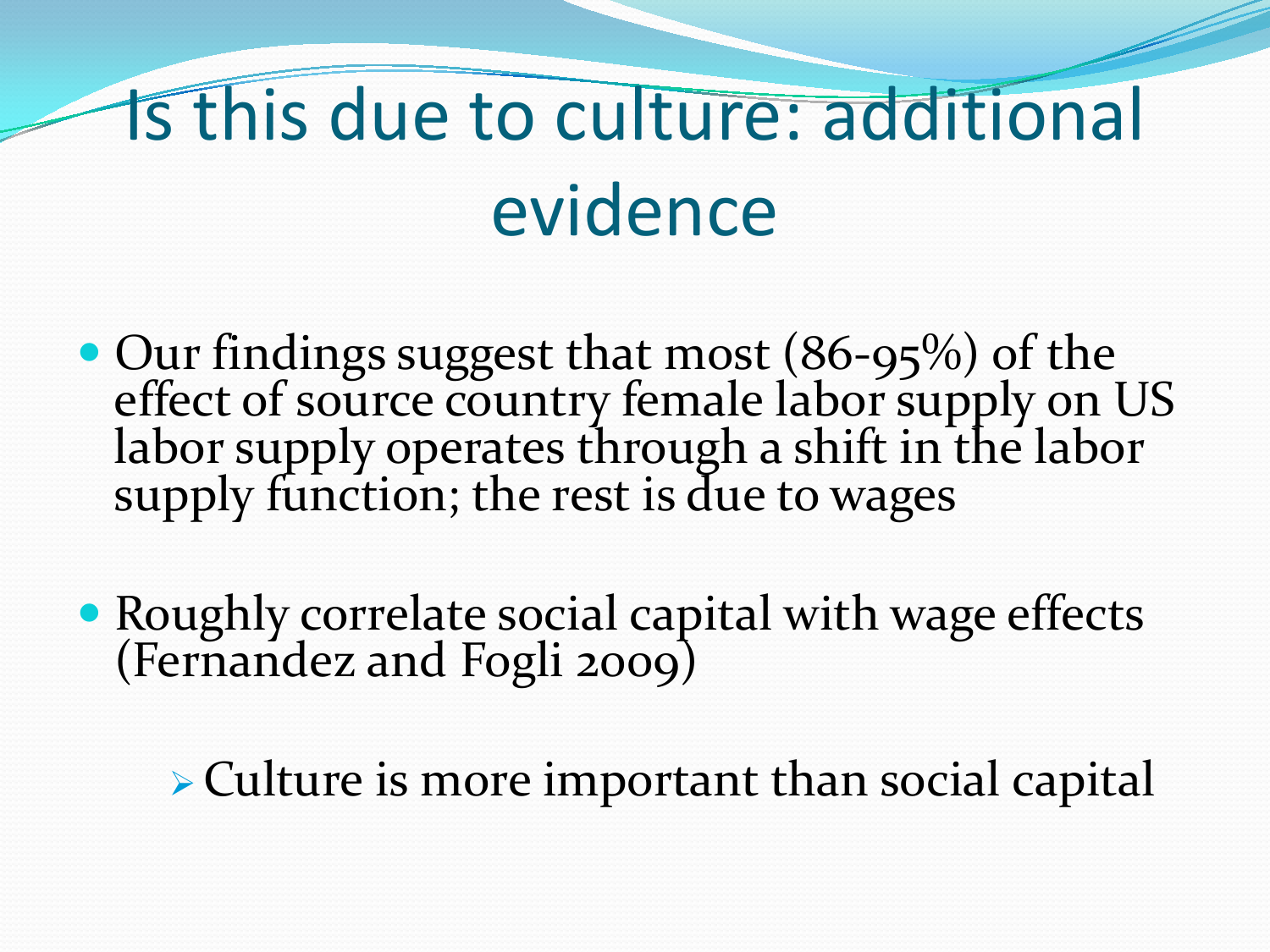#### The Second Generation (Blau, Kahn, Liu, and Papps 2013)

- The focus here is on the impact of immigrant parental behavior on second generation behavior => intergenerational assimilation process
- Look at second generation women's **labor supply**, **fertility**, and education
- Second generation= US born individual who has at least one immigrant parent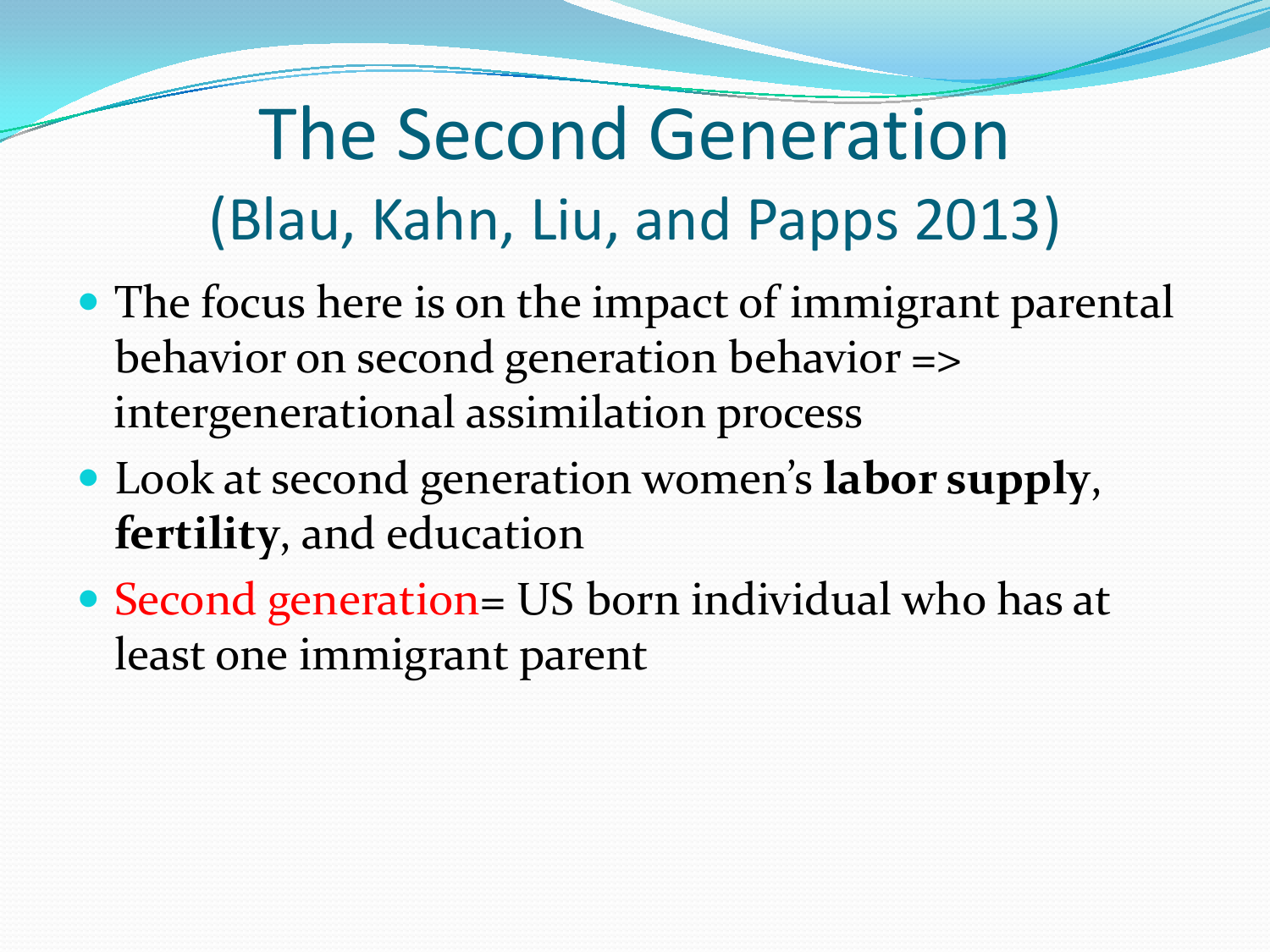### The Second Generation

- **Data** on second generation from **1995-2011 March CPS**
- We don't have actual data on parents and children, rather we look at the impact on the second generation of the behavior of the parental generation of immigrants
- **1970-2000 Censuses** used to locate likely parents of the CPS second generation women, matching on parents' country(ies) of birth and age of CPS respondent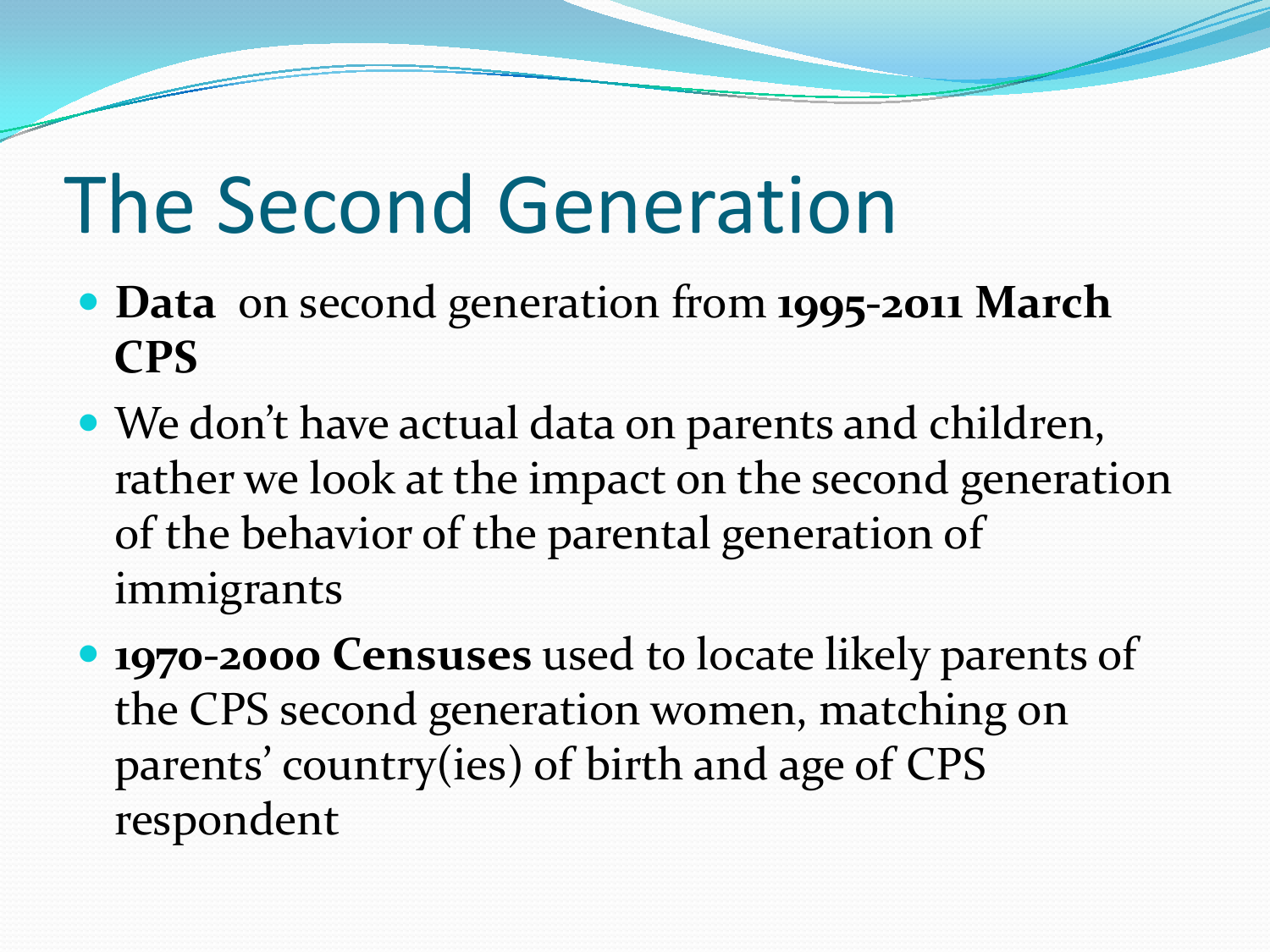- Look at the relationship between second generation education, fertility and labor supply to immigrant generation means from previous Censuses
- Also control for respondent's age and (in some specifications) marital status, education, and state of residence, and race/ethnicity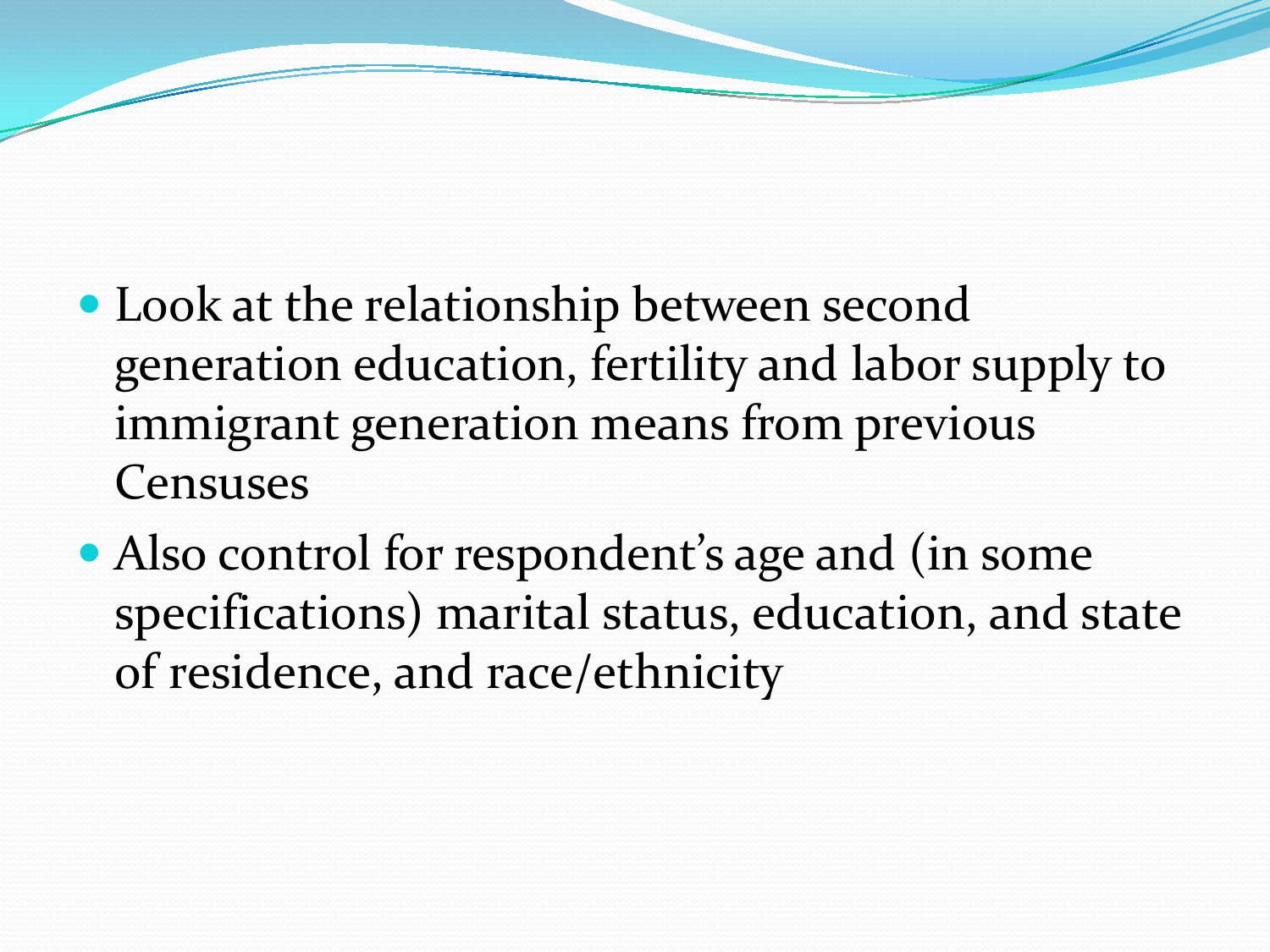#### **=>Overall, results are consistent with an impact of culture but also of considerable assimilation across immigrant generations**

- For education, father's effect larger than mother's effect (possibly reflects socio-economic status
- For fertility and female labor supply, mother's effect larger than the father's effect (possible role model effects)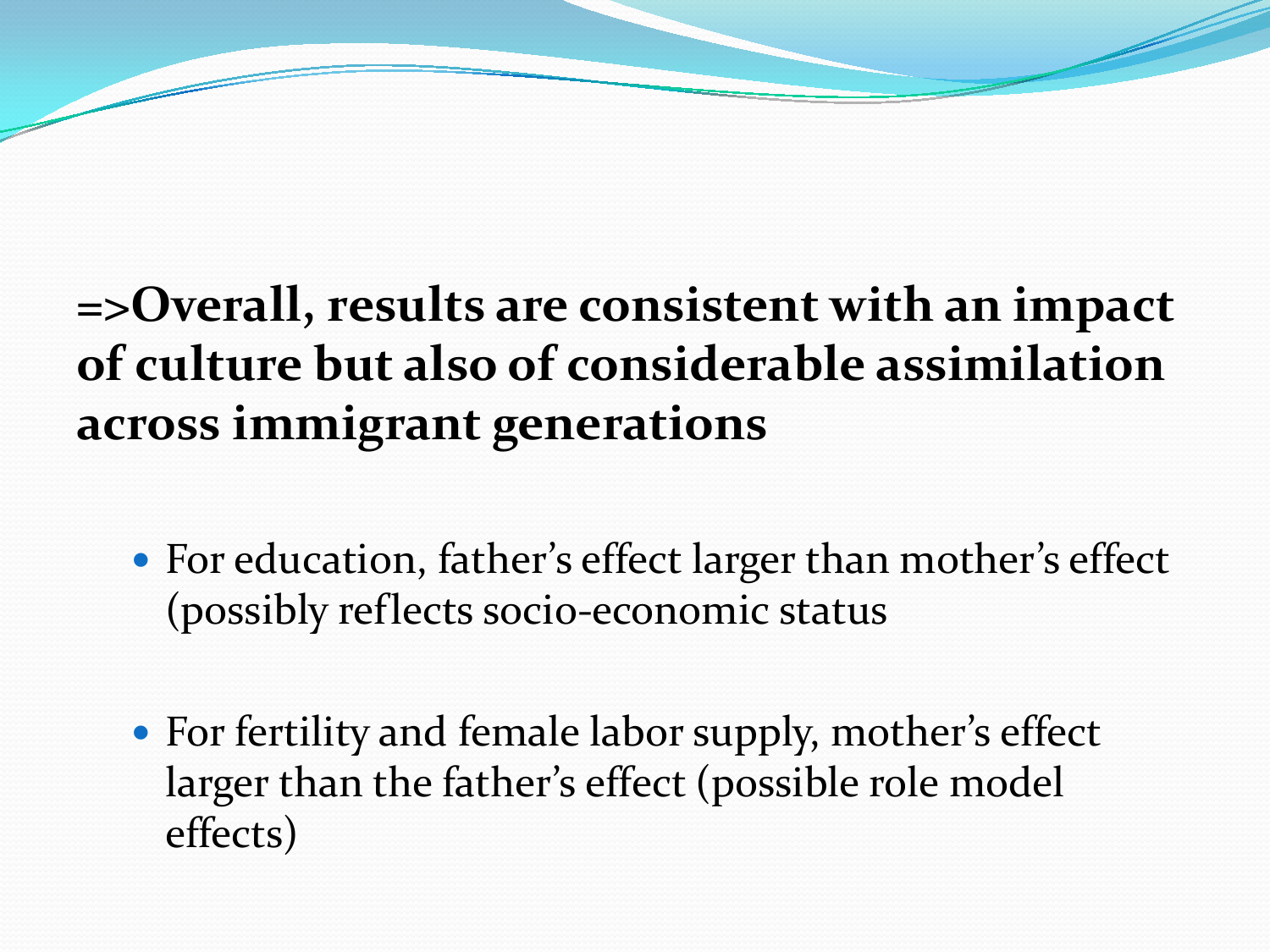#### Regression Results for **Women**

|                                  | <b>Education</b> | <b>Fertility</b> | <b>Annual Hours</b> |
|----------------------------------|------------------|------------------|---------------------|
| <b>Mother's Source Country:</b>  |                  |                  |                     |
| <b>Female Number of Children</b> | $-0.908***$      | $0.324**$        | $-27.652$           |
|                                  | (0.251)          | (0.132)          | (81.023)            |
| Female Years of Schooling        | 0.031            | 0.013            | $-9.163$            |
|                                  | (0.035)          | (0.016)          | (9.657)             |
| <b>Female Annual Work Hours</b>  | $0.050*$         | $-0.035***$      | $0.314***$          |
|                                  | (0.030)          | (0.013)          | (0.077)             |
|                                  |                  |                  |                     |
| <b>Father's Source Country:</b>  |                  |                  |                     |
| <b>Female Number of Children</b> | $-0.258$         | 0.079            | 88.788              |
|                                  | (0.350)          | (0.130)          | (67.338)            |
| Male Years of Schooling          | $0.265***$       | $-0.041***$      | 22.582***           |
|                                  | (0.033)          | (0.014)          | (7.690)             |
| <b>Female Annual Work Hours</b>  | $-0.016$         | 0.005            | $0.157**$           |
|                                  | (0.038)          | (0.014)          | (0.063)             |
|                                  |                  |                  |                     |
| r squared                        | 0.128            | 0.093            | 0.008               |
| N                                | 34,141           | 34,141           | 34,141              |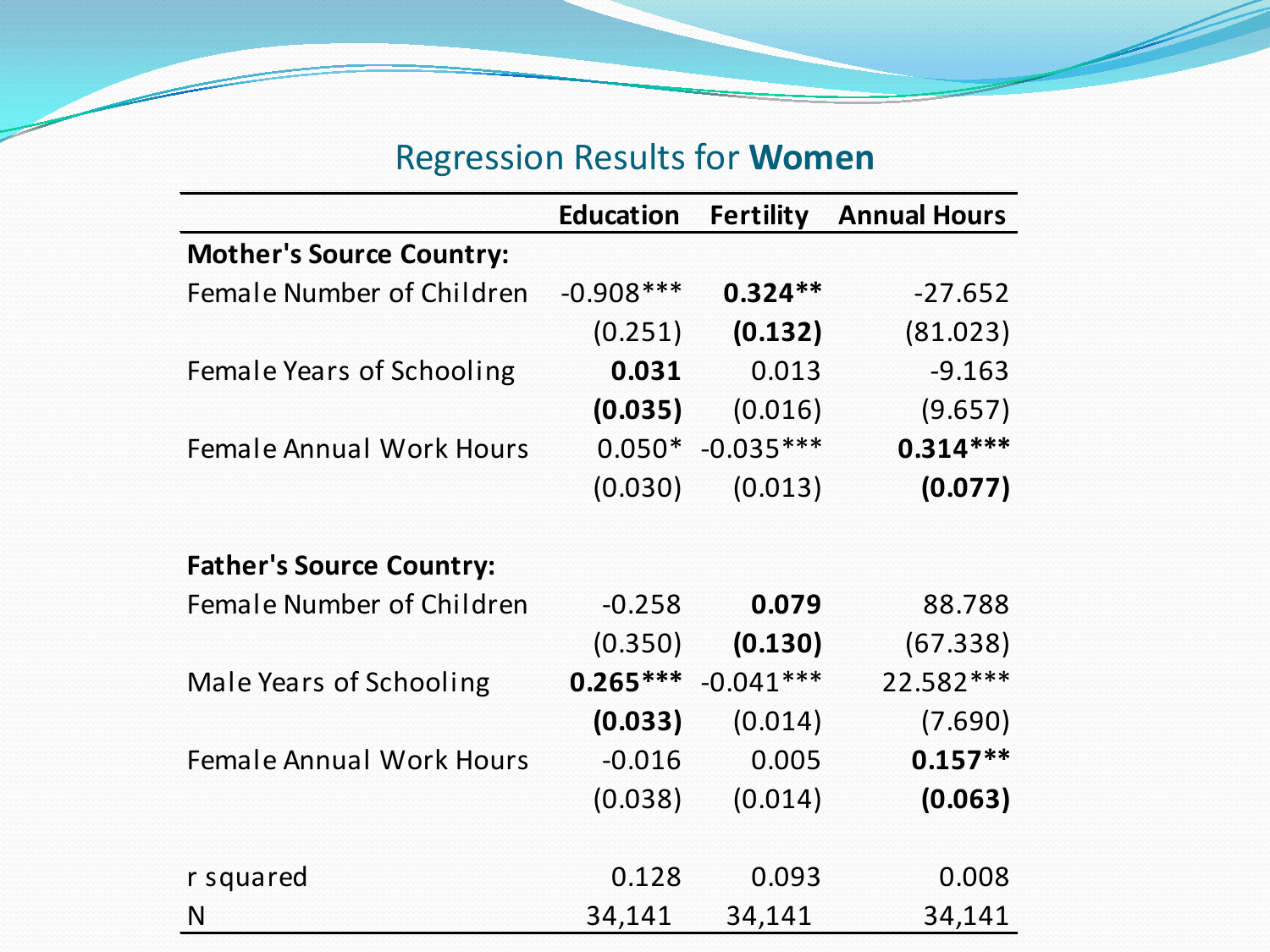#### Regression Results for **Men**

|                                  |             | <b>Education Annual Hrs</b> |  |
|----------------------------------|-------------|-----------------------------|--|
| <b>Mother's Source Country:</b>  |             |                             |  |
| <b>Female Number of Children</b> | $-1.222***$ | $-166.278**$                |  |
|                                  | (0.248)     | (81.106)                    |  |
| <b>Female Years of Schooling</b> | 0.005       | 1.118                       |  |
|                                  | (0.033)     | (10.431)                    |  |
| <b>Female Annual Work Hours</b>  | $-0.003$    | $-0.007$                    |  |
|                                  | (0.029)     | (0.084)                     |  |
| <b>Father's Source Country:</b>  |             |                             |  |
| Female Number of Children        | 0.146       | 11.318                      |  |
|                                  | (0.350)     | (88.165)                    |  |
| <b>Male Years of Schooling</b>   | $0.302***$  | 10.319                      |  |
|                                  | (0.032)     | (8.086)                     |  |
| <b>Female Annual Work Hours</b>  | 0.027       | 0.055                       |  |
|                                  | (0.036)     | (0.094)                     |  |
|                                  |             |                             |  |
| r squared                        | 0.126       | 0.037                       |  |
| N                                | 31,160      | 31,160                      |  |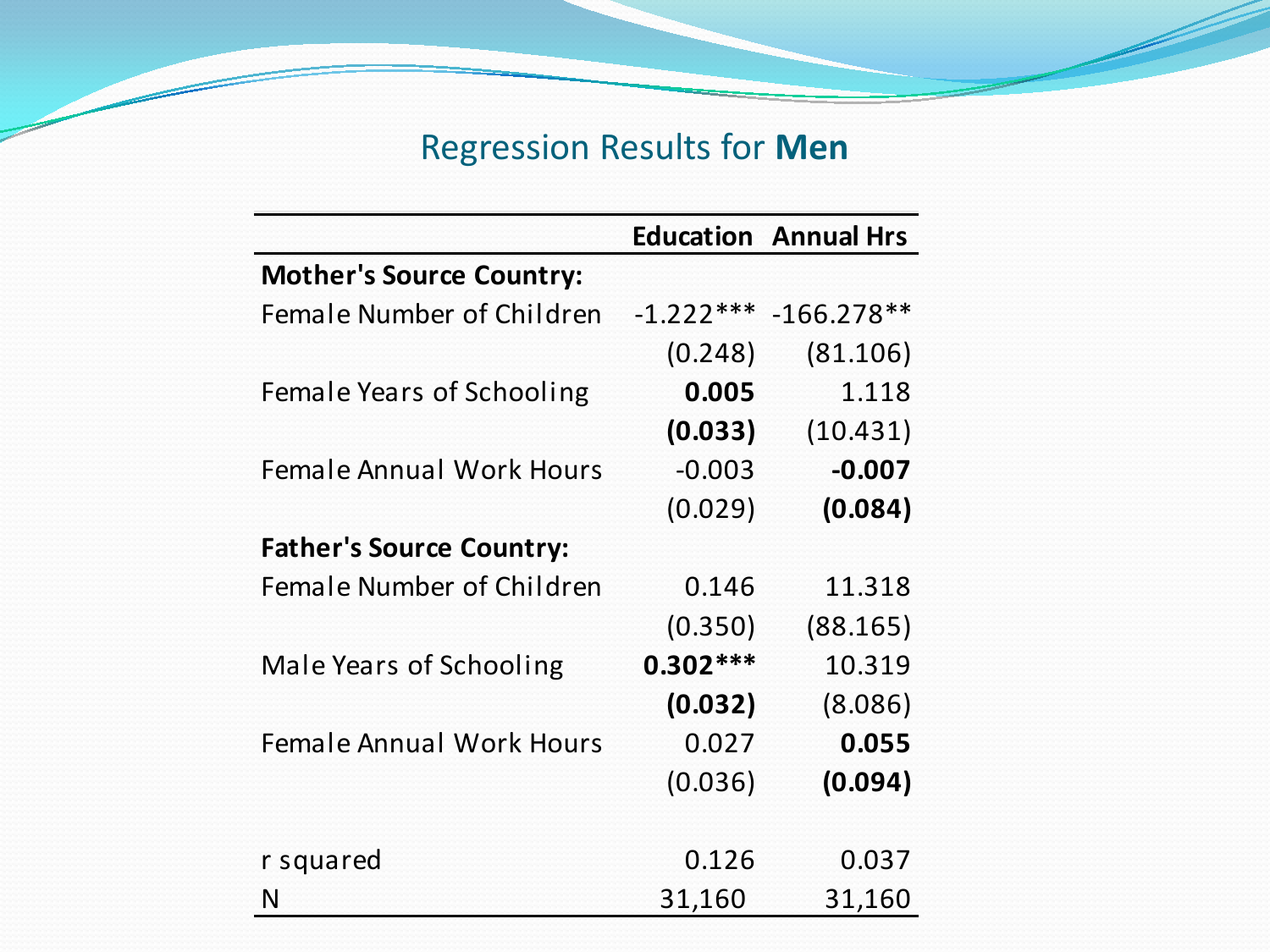#### Regression Results for **Immigrant Source Country Characteristics**

(Controlling for GDP per cap and Primary and Secondary Female Enrollment Rates)

|                                      | Number of Children |             | <b>Annual Hours</b> |           |
|--------------------------------------|--------------------|-------------|---------------------|-----------|
|                                      | (1)                | (2)         | (3)                 | (4)       |
| <b>Mother's Source Country:</b>      |                    |             |                     |           |
| Fertility                            | $0.046*$           | 0.016       |                     | 8.474     |
|                                      | (0.024)            | (0.021)     |                     | (14.392)  |
| Labor Force Participation Rate Ratio |                    | $-0.597***$ | 223.791**           | 249.033** |
|                                      |                    | (0.169)     | (105.795)           | (111.500) |
|                                      |                    |             |                     |           |
| <b>Father's Source Country:</b>      |                    |             |                     |           |
| Fertility                            | 0.009              | 0.003       |                     | 17.857*   |
|                                      | (0.021)            | (0.020)     |                     | (10.042)  |
| Labor Force Participation Rate Ratio |                    | $-0.112$    | 40.763              | 87.191    |
|                                      |                    | (0.168)     | (84.811)            | (86.863)  |
|                                      |                    |             |                     |           |
| r squared                            | 0.082              | 0.084       | 0.005               | 0.005     |
| N                                    | 34,141             | 34,141      | 34,141              | 34,141    |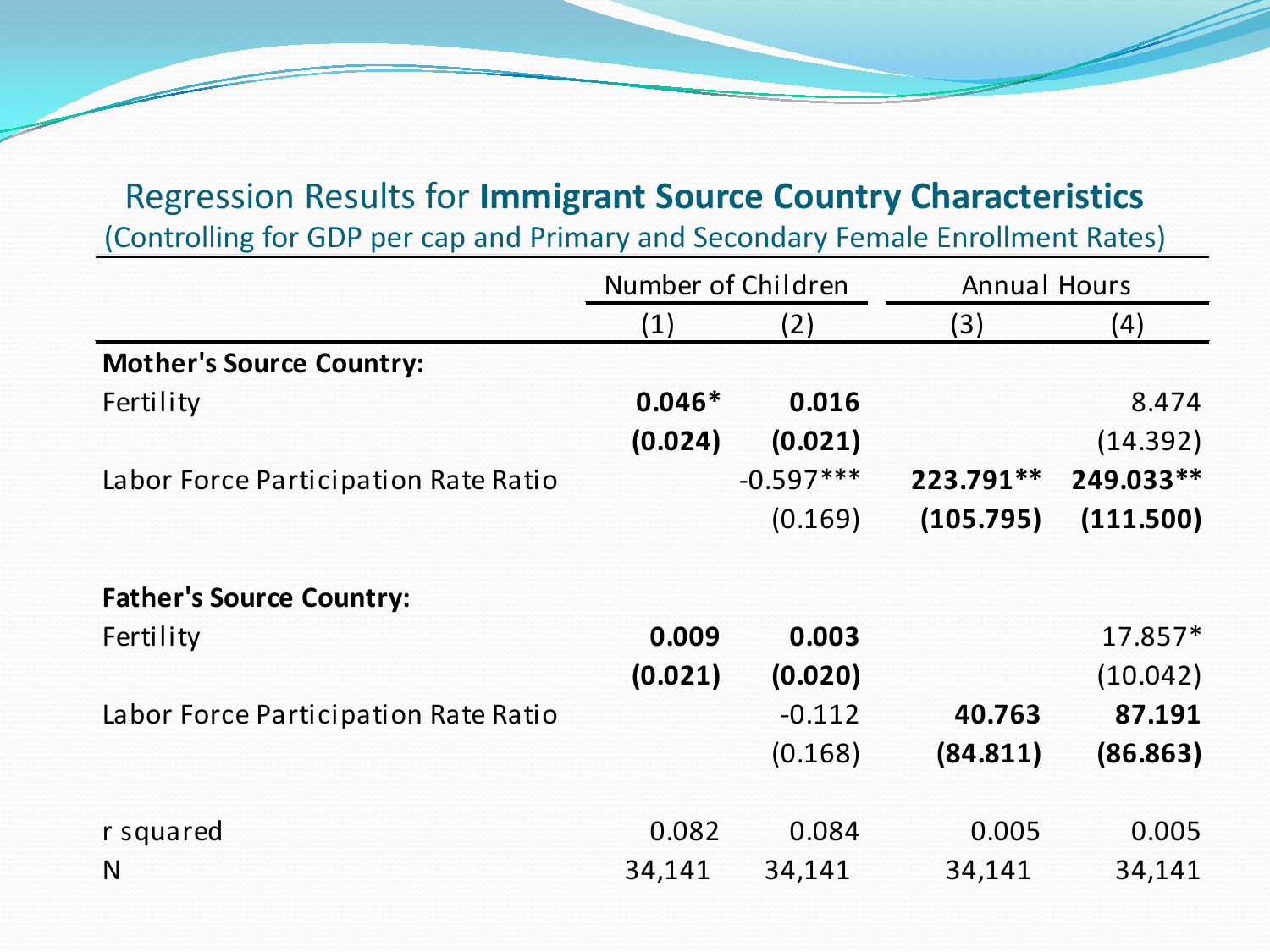#### **Conclusions**

• We find evidence that immigrant source country gender roles influence immigrant and second generation women's behavior in the US

⇒Culture matters for economic behavior

- There is also considerable evidence of assimilation
	- Immigrant women narrow the labor supply gap with native-born women with time in the US
	- Transmission coefficients for immigrant to second generation education, labor supply, and fertility are considerably less that 1